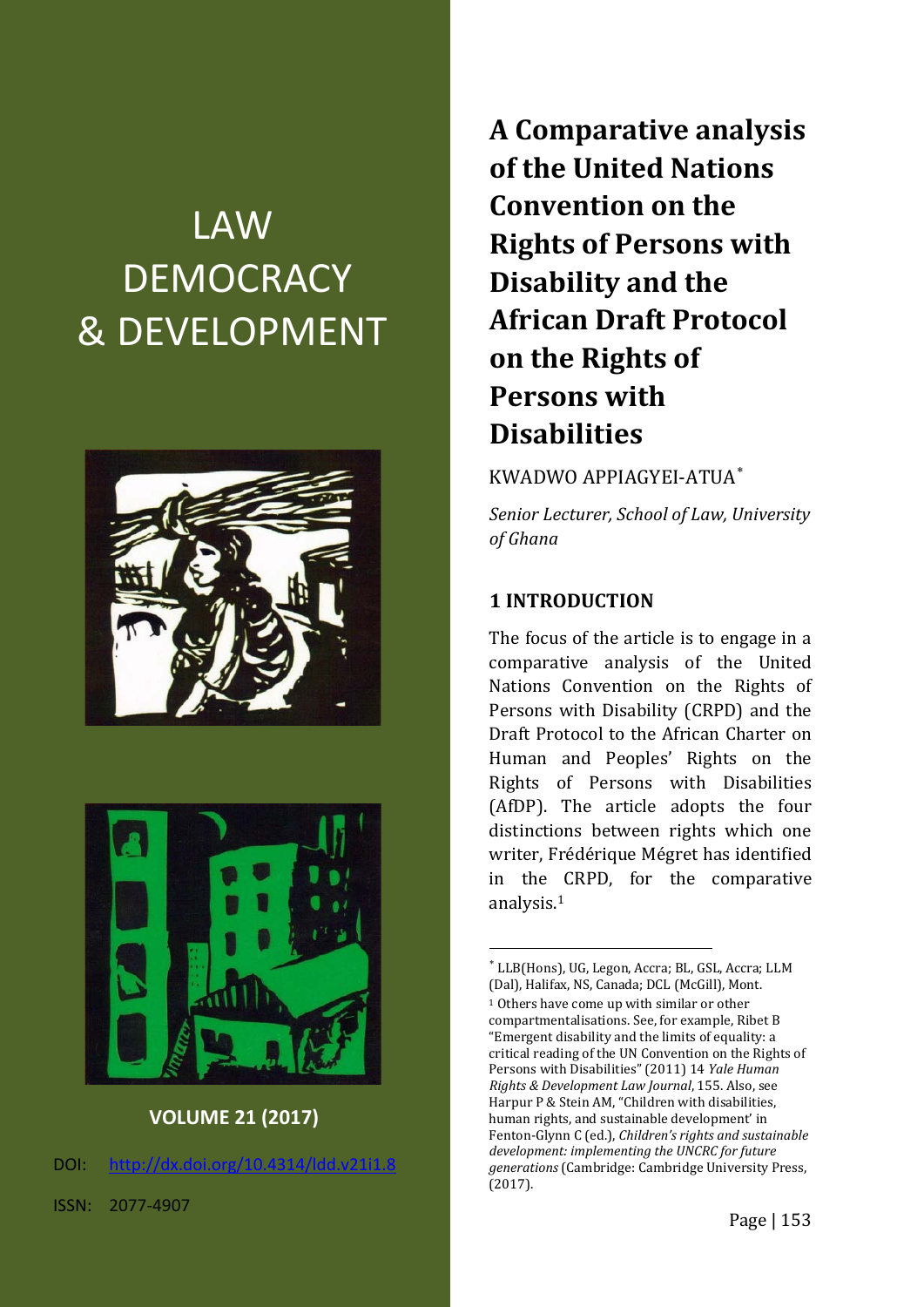In his work, Mégret notes that the CRPD represents a major paradigm shift in the human rights discourse by focusing on "pluralization of human rights" which he defines as "the phenomenon whereby human rights, as law and ideology, has increasingly recognised the needs of specific groups or categories within humanity as worthy of a specific human rights protection".<sup>[2](#page-1-0)</sup> This claim, based on difference and pluralism, represents a "paradox" as well as a "tension" as it seeks to challenge the existing notion of using human rights as a value to prom[o](#page-1-1)te sameness among, and unity of, human beings as well as equality and universality.<sup>3</sup> Therefore, the "pluralization" of the human rights project is portrayed as "delving deeply in issues of identity, survival, and dignity of particular groups".[4](#page-1-2)

Having so established the premise of his claim, Mégret goes on to say that the CRPD does "four things at once that prolong and attempt to make sense of the dialectics of rights and disability."[5](#page-1-3) First, through "affirmation", that is, the Convention restates the applicability of existi[ng](#page-1-4) human rights to persons with disability from an antidiscrimination perspective.6 Secondly, through "reformulation" where the Convention "fundamentally enriches and modifies the content of existing rights when it comes to people with disability, often by thoroughly reformulating them." Thirdly, that in some respects the Convention actually comes up with new categories of rights which significantly prolong a number of existing rights ("extension"). Finally, through "innovation," where the Convention "comes very close to creating new rights, rights that inhere in the experience of disability and are arguably, at least in the particular form in which they are presented, specific to persons with disabilities".<sup>[7](#page-1-5)</sup> The focus of the article is to use the four distinctions between rights identified in the CRPD to test the extent to which the Draft AfDP matches these standards.

The work starts by delving into the history of disability rights promotion through the Organisation of African Unity (OAU) and their reflection, albeit piecemeal and largely reflecting the medical model, in various human rights/democracy treaties adopted through the OAU/African Union (AU) up until the time the Draft Protocol was produced. This is followed by the review of the four types of rights to see where the AfDP deviates from the CRPD, reproduces the same text, or modifies the CRPD to suit the peculiar African context. The final part of the article focusses on the novel elements in the African instrument which are not represented in the CRPD. It then makes some recommendations on how the African document can be modified in terms of content to fully meet the needs of persons with disability on the continent.

<span id="page-1-0"></span><sup>2</sup> Mégret F "The Disabilities Convention: human rights of persons with disabilities or disability rights?" in (2008) 30 *Human Rights Quarterly*, 494, available at http://ssrn.com/abstract=1267723) at 494 (accessed September 2017). See also, Palermo F "Legal solutions to complex societies: the law of diversity," in Vieytez EJR & Dunbar R (eds) *Human rights and diversity: new challenges for plural societies*, (2007) 63, available at http://www.deusto-publicaciones.es/deusto/pdfs/hnet/hnet24.pdf (accessed 7 September 2017)

<span id="page-1-1"></span><sup>3</sup> Mégret (2008) 495.

<span id="page-1-2"></span><sup>4</sup> Mégret (2008) 497.

<span id="page-1-3"></span><sup>5</sup> Megret (2008) 499.

<span id="page-1-4"></span><sup>6</sup> Mégret (2008) 499.

<span id="page-1-5"></span><sup>7</sup> Mégret (2008) 499.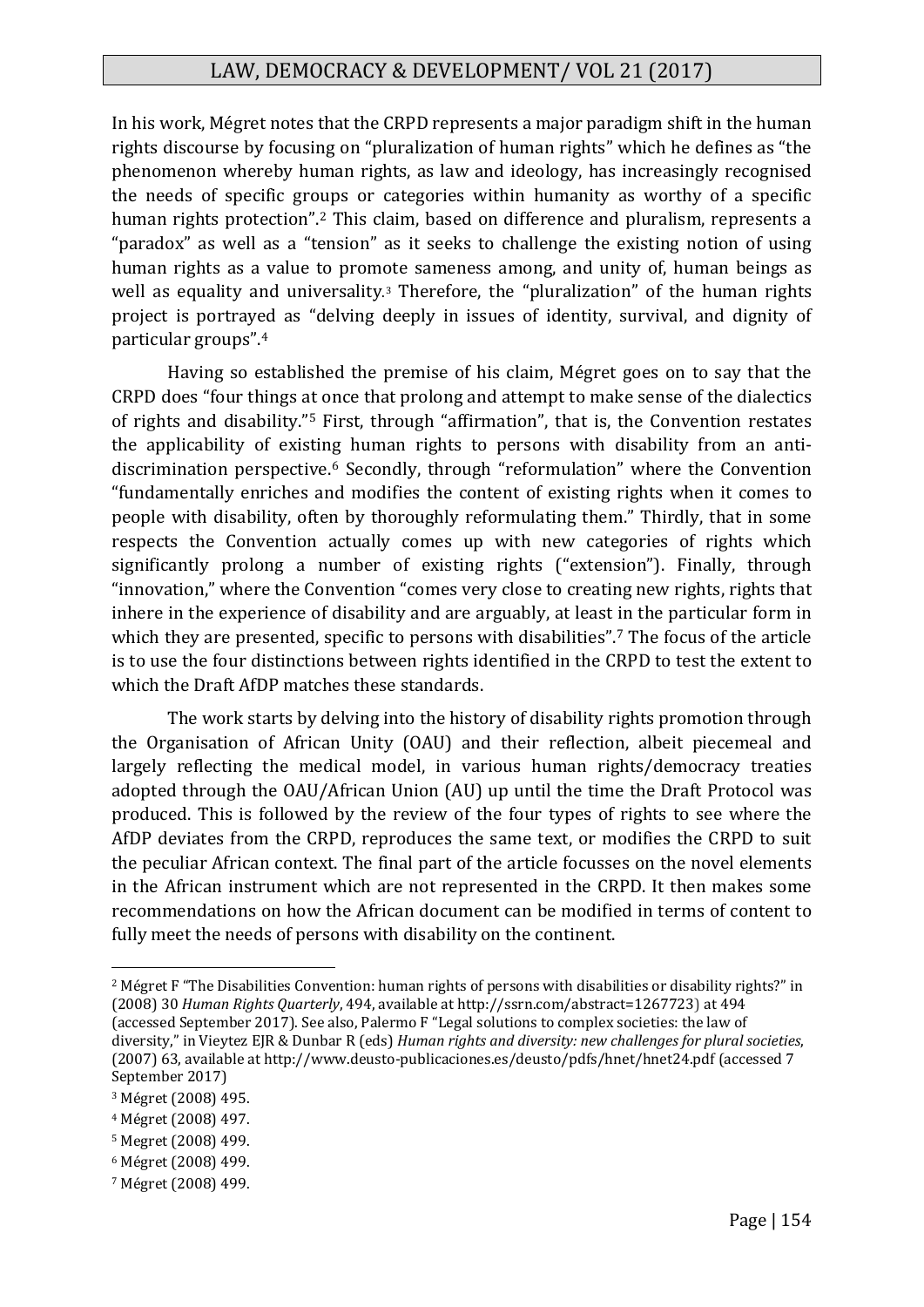### **2 A HISTORICAL BACKGROUND OF DISABILITY RIGHTS IN AFRICA**

The OAU, at its birth in 1963, placed focus and emphasis on what it considered as more pressing issues, that is, complete decolonization of the African continent and uniting States in Africa, abrogation of apartheid, consolidation of the fragile nation-State and promotion of rapid development. This approach led to a sidestepping of human rights, or at best only giving them perfunctory attention.[8](#page-2-0) Consequently, as human rights in general were not given the attention they deserved, naturally the issue of persons with disability did not register at all on the OAU radar screen.

It was not until the late 1970s that the OAU began to make some efforts towards addressing disability issues on the [c](#page-2-1)ontinent, following the passage of UN General Assembl[y R](#page-2-2)esolution No  $3447$  (XXX)<sup>9</sup> relating to the Declaration of the Rights of the Disabled,<sup>10</sup> and, the UN General Assembly Resolution<sup>[11](#page-2-3)</sup> calling for the declaration of the year 1981 as the International Year of the Disabled.

Yet, Africa's interest and concern for persons with disability started with a narrow focus on disability occasioned by the various liberation wars fought and still being fought on the continent at the time. Thus, in its resolution on the International Year of the Disabled,<sup>[12](#page-2-4)</sup> the Council of Ministers of the OAU, indicated, among others, its conviction that "racist colonial wars and repressions are among the main reasons behind the increase of the number of the disabled" persons in Africa.[13](#page-2-5) Also, at its Regional Seminar on the IYDP, the resolution passed, noted among others, that "the causes of disability are often imposed on Africa by external phenomena such as decolonization, struggles for liberation, aggression and socio-economic conditions resulting from an unjust international economic order."[14](#page-2-6)

The IYDP proclaimed by the United Nations (UN) called for a plan of action with a focus on achieving equalisation of opportunities, rehabilitation and prevention of disabilities. Following that, the UN General Assembly adopted a Resolution<sup>[15](#page-2-7)</sup> in 1983 which called for the establishment of the UN World Programme of Action concerning Disabled Persons (WPADP). The WPADP's objective was to promote effective measures for prevention of disability, rehabilitation and the realization of the goals of ''f[ull](#page-2-8) participation'' of disabled persons in social life and development, and of "equality."16 Subsequent to that, the International Decade of Disabled Persons (IDDP), which ran from 1983 to 1992, was proclaimed with the purpose of implementing the WPADP.

<span id="page-2-0"></span><sup>8</sup> Obaid E & Appiagyei-Atua K, "Human rights in Africa: a new perspective on linking the past to the present" (1996) 41 *McGill Law Journal* 819.

<span id="page-2-1"></span><sup>9</sup> Resolution of December 1975.

<span id="page-2-2"></span><sup>10</sup> No 31/82 of 13 December 1971.

<span id="page-2-3"></span><sup>&</sup>lt;sup>11</sup> Resolution No 31/123.

<span id="page-2-4"></span><sup>12</sup> CM/Res 594 (xxx) 1978.

<span id="page-2-5"></span><sup>13</sup> CM/Res 594 (xxx) 1978 para 2.

<span id="page-2-6"></span><sup>14</sup> Resolution on the Conclusions and Recommendations of the Regional Seminar on the International Year of Disabled Persons (3(111) E/CN.1V785 E/CN.U/AMSA/III/Rpt CM/1095(XXXVI)/AMSA/III/Rpt 23 para 9.

<span id="page-2-7"></span><sup>&</sup>lt;sup>15</sup> Resolution A/RES/38/28.

<span id="page-2-8"></span><sup>16</sup> Paragraph 7 of the Resolution.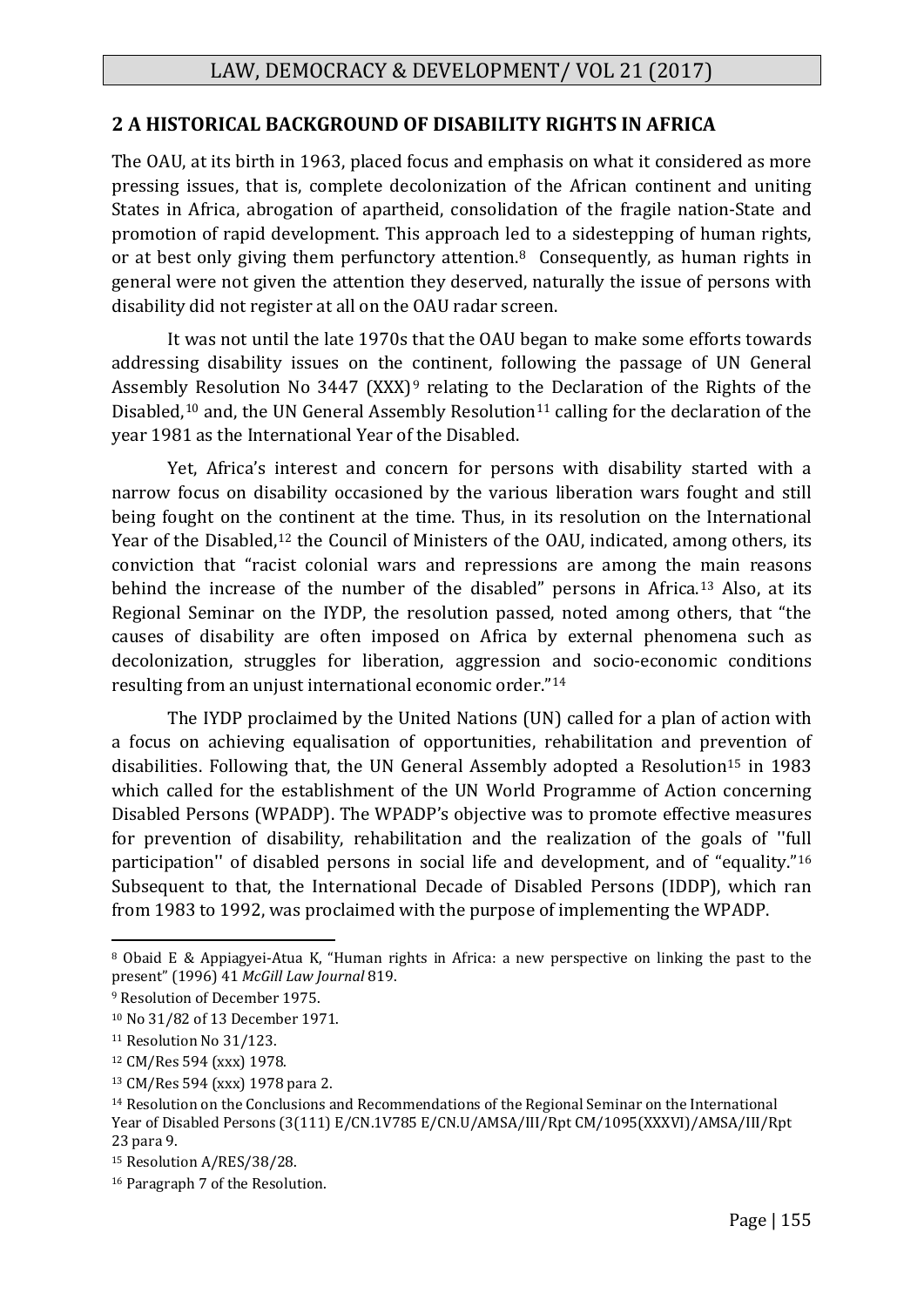As part of Africa's activities to celebrate the IYDP, at its third conference held in Addis Ababa, Ethiopia, in October 1980, the African Ministers of Social Affairs addressed the disability issue and adopted the final report of the IYDP preparatory meetings held previously in Addis Ababa.[17](#page-3-0) The OAU Labour Commission on the IYDP, also adopted in April 1981 a resolution, all aimed at addressing the disability issue in Africa.<sup>[18](#page-3-1)</sup>

This was followed by a meeting of the OAU Council of Ministers in 1981, at which it also adopted a resolution on the Problem of Disabled Persons<sup>[19](#page-3-2)</sup> and recommended the establishment of an African Rehabilitation Institute (ARI). The International Labour Organisation (ILO) supported this resolution and efforts toward the setting up of the ARI as well as the strengthening of the existing centres for the treatment, re-education and socio-economic rehabilitation of disabled persons. Another resolution<sup>[20](#page-3-3)</sup> was issued by the Council of Ministers which was subsequently endorsed by the Assembly of Heads of State and Government at its Eighteenth Ordinary Session held in Nairobi, Kenya, in June 1981.

At that same session, the Assembly adopted the African Charter on Human and Peoples' Rights (ACHPR). Unfortunately, however, the birth of the ACHPR only provided terse attention to disability issues as expressed in article 18(4) of the Charter as follows: "The aged and the disabled shall also have the right to special measures of protection in keeping with their physical or moral needs."[21](#page-3-4) Like the international bill of rights, the non-discrimination pro[vis](#page-3-5)ion in the ACHPR did not specifically include disability as a basis for discrimination. 22

Ultimately, the Agreement for the Establishment of the African Rehabilitation Institute (ARI) was adopted in 1985 and came into force in 1991 leading to the establishment of the ARI in Harare, Zimbabwe, and the strengthening of existing centres for the treatment, re-education and socio-economic rehabilitation of disabled persons. The ARI is now established as a specialised agency of the OAU with its headquarters now in South Africa. The ARI was established with the goal of "developing a unified approach for promoting the development of prevention and rehabilitation services; and creating facilities to satisfy the needs of handicapped Africans who, because of their disability, find it difficult to adapt themselves to the rapidly changing world".[23](#page-3-6)

<span id="page-3-0"></span><sup>17</sup> United Nations. Economic Commission for Africa; Organization of African Unity (1980-12). Report of the third conference of African Ministers of Social Affairs. Addis Ababa, available at http://hdl.handle.net/10855/15083 (accessed 2 July 2017).

<span id="page-3-1"></span><sup>18</sup> LC/Res 63 (V) Annex (IV).

<span id="page-3-2"></span><sup>19</sup> Resolution CM/Res.834 (XXXVI).

<span id="page-3-3"></span><sup>20</sup> Resolution on Disabled Persons, Resolution CM/Res.875 (XXXVII).

<span id="page-3-4"></span><sup>&</sup>lt;sup>21</sup> See also para 2 of the Preamble to the Draft Protocol which recognises this provision: "Further considering that Art 18 (4) of the African Charter provides that persons with disabilities shall have the right to special measures of protection in keeping with their physical or moral needs".

<span id="page-3-5"></span><sup>&</sup>lt;sup>22</sup> It stipulates: "Every individual shall be entitled to the enjoyment of the rights and freedoms recognised and guaranteed in the present Charter without distinction of any kind such as race, ethnic group, colour, sex, language, religion, political or any other opinion, national and social origin, fortune, birth or any status."

<span id="page-3-6"></span><sup>&</sup>lt;sup>23</sup> Article II of the Agreement for the Establishment of the African Rehabilitation Institute (1985).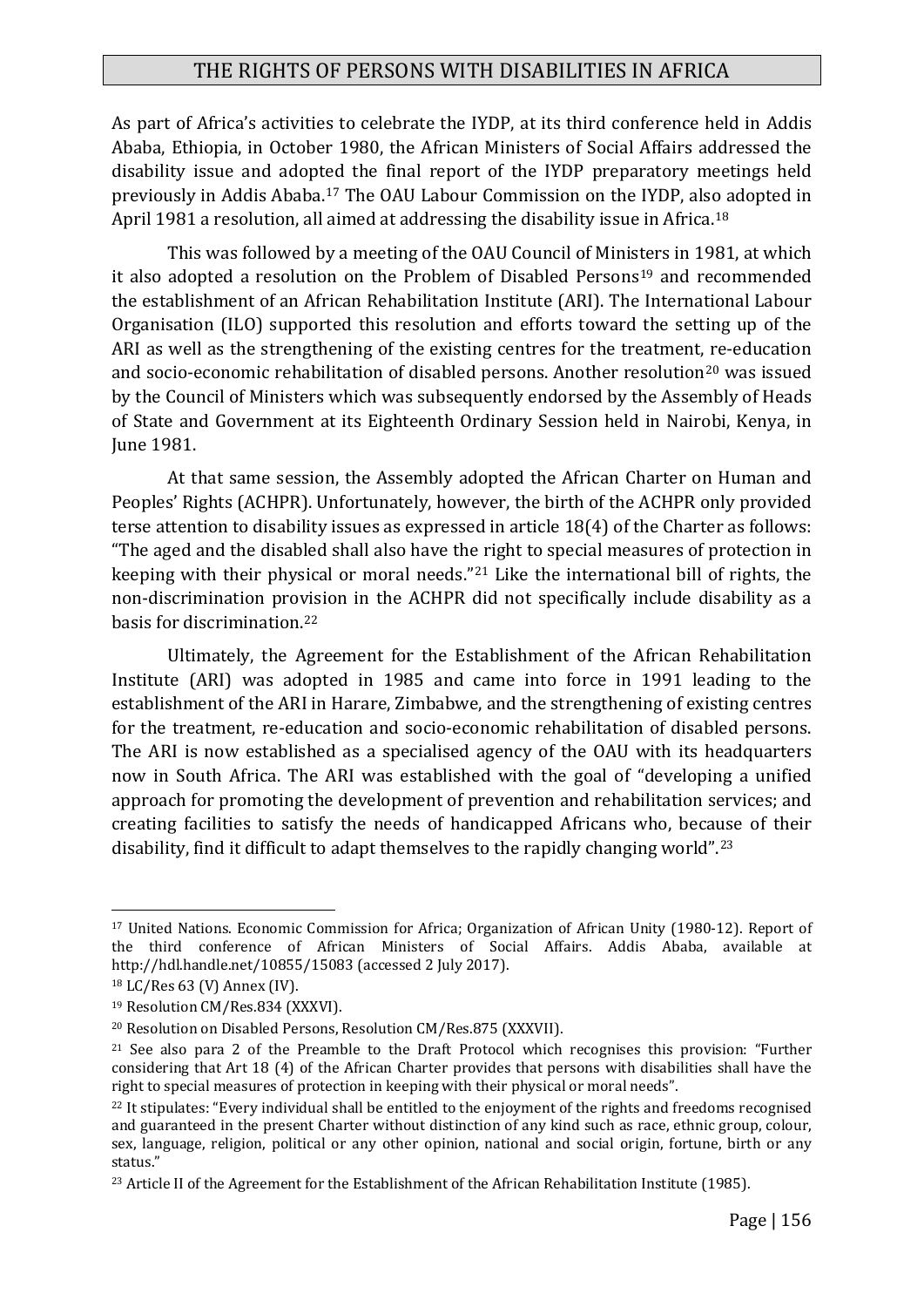The decision to proclaim the African Decade for Disabled People was the result of a recommendation by the Labour and Social Affairs Commission of the OAU made during its 22nd session at Windhoek (19-24 April 1999) and proclaimed by the OAU Assembly of Heads of State and Government during its 35th Session held in Algiers, Algeria in July 1999. The formal Declaration to support the Decade was subsequently adopted by the 36th Session of the Assembly of Heads of State and Government in Lomé, Togo, in July 2000.

The proclamation came up with the Continental Plan of Action (CPA) for the African Decade of Persons with Disabilities (APDP), with the aim of implementing "priority activities on disability during the African Decade of Persons with Disabilities (1999-2009)."[24](#page-4-0)

During the first Decade, the Disability Secretariat, among others, prioritised the facilitation of partnerships throughout society and assisting the most vulnerable groups[25](#page-4-1) to have a voice. It also launched the African Campaign on Disability and HIV/AIDS to mainstream disability in AIDS services and response programmes.[26](#page-4-2)

The general assessment of the first ADPD was that it was a failure.<sup>[27](#page-4-3)</sup> Among others, the IDDP failed to realize its core objectives in Africa because, according to Oyaro, African States did not show the needed interest which would have captured the attention of donors and other international aid agencies to provide support.[28](#page-4-4) Subsequent to that poor experience, pressure was brought to bear on the OAU, especially by organisations of persons with disability, for the declaration of the second decade which runs from 2010 to 2019.

#### **2.1 Make-up provisions**

Realising the short comings in the ACHPR, the OAU initiated piecemeal steps towards the realisation of the rights of persons with disability by inserting provisions on disability into the subsequent human rights treaties which it negotiated for adoption and implementation. The first treaty to be subjected to this process was the African Charter on the Rights and Welfare of the Child which was adopted by the OAU in 1990 and entered into force in 1999. Article 13 of the Charter provides for "handicapped children" by guaranteeing a mentally or physically disabled child the right to "special measures of protection in keeping with his physical and moral needs and under conditions which ensure his dignity, promote his self-reliance and active participation in the community".

<span id="page-4-0"></span><sup>24</sup> Paragraph 1 of the Preamble to the Continental Plan of Action for the African Decade of Persons with Disabilities. <u>.</u>

<span id="page-4-1"></span><sup>25</sup> Such as, persons with intellectual disabilities, persons who are deaf-blind and those with albinism.

<span id="page-4-2"></span><sup>26</sup> Sarr A & Dube K "Second African Decade of Persons with Disabilities" (nd), available at http://www.fmreview.org/disability-and-displacement/aida-sarr-and-kudakwashe-dube.html (accessed J13 July 2017).

<span id="page-4-4"></span><span id="page-4-3"></span><sup>&</sup>lt;sup>27</sup> Oyaro LO, "Africa at crossroads: the united nations convention on the rights of persons with disabilities"(2015) 30 Issue (2) *American University International Law Review* 347. <sup>28</sup> Oyaro (2015) 371.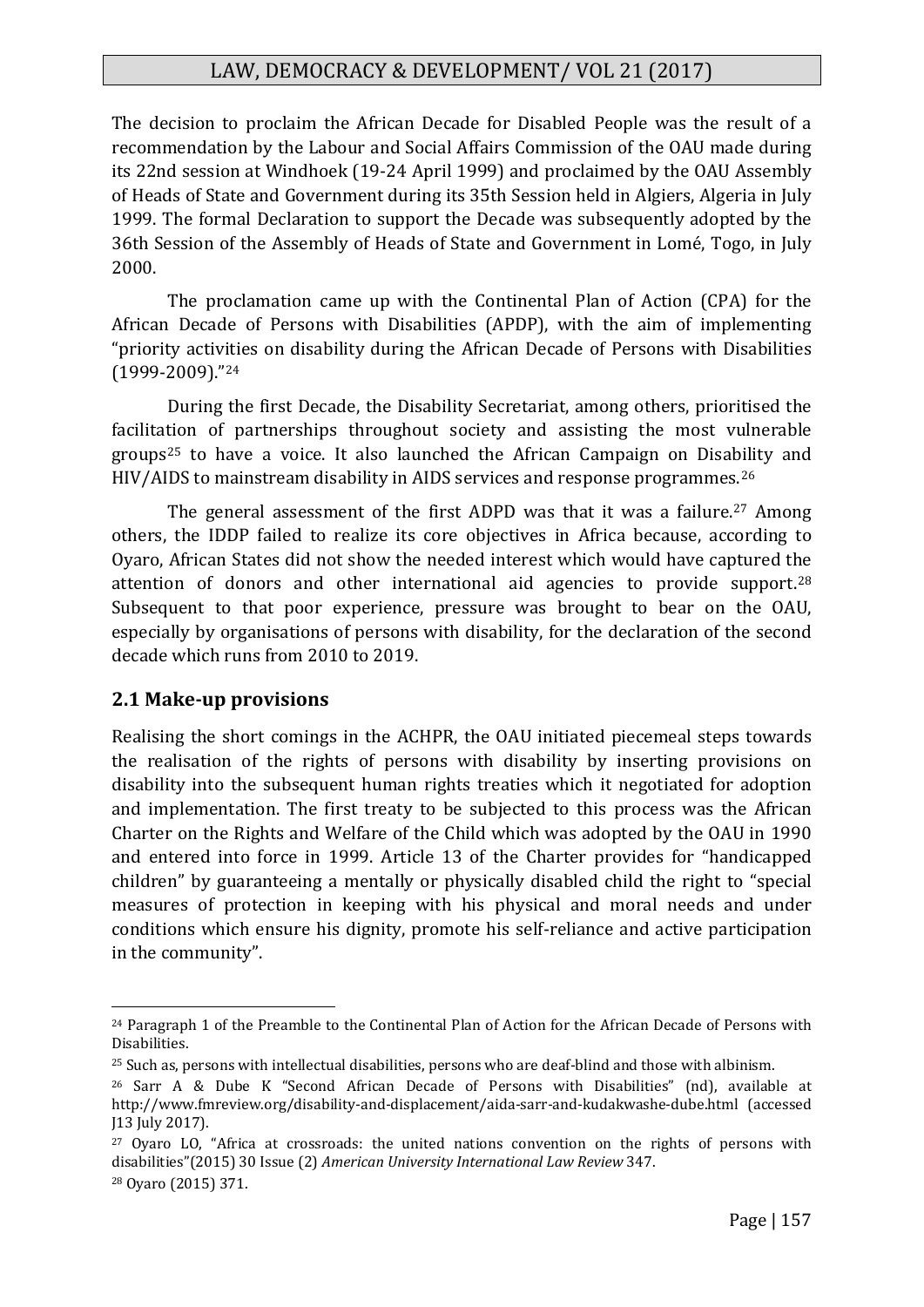The Charter also places a duty on States Parties to ensure, subject to availability of resources, "effective access to training, preparation for employment and recreation opportunities …".[29](#page-5-0) Finally, the Charter provides for movement of people and access to public highway buildings.[30](#page-5-1)

Secondly, in 2003, the Protocol to the African Charter on Human and Peoples' Rights on the Rights of Women in Africa (the Maputo Protocol) was adopted by the AU at its second summit in Maputo, Mozambique, and came into force two years later. Article 23 of the Protocol affirms special protection for women with disabilities by placing a responsibility on States Parties to ensure the protection of women with disabilities and "to facilitate their access to employment, professional and vocational training as well as their participation in decision-making" and to ensure their "freedom from violence, including sexual abuse, discrimination based on disability and the right to be treated with dignity".

Thirdly, there is the African Youth Charter (AYC) which was adopted in 2006 and entered into force in 2009. Article 15(4) of the Charter recognizes disability as a ground for discrimination with respect to ensuring equal access to employment and equal work or equal value of work. In addition, in Article 16 (n) the AYC stipulates that States Parties shall "provide technical and financial support to build the institutional capacity of youth organisations to address public health concerns including issues concerning youth with disabilities."

Fourthly, the African Charter on Democracy, Elections and Governance (ACDEG) was adopted in 2007, entering into force in 2012. Article 8(2) thereof provides that "States Parties shall adopt legislative and administrative measures to guarantee the rights of marginalized and vulnerable social groups, including people with disabilities".

Finally, the 2009 AU Convention for the Protection and Assistance of Internally Displaced Persons in Africa which entered into force in 2012 also gives space for the rights of persons with disability. Article 9(2)(c) stipulates that States Parties shall "provide special protection for and assistance to internally displaced persons with special needs, including … persons with disabilities…"

These efforts, however, largely copied the medical model, compelling Oyaro to conclude

"Despite the provisions on disability, the African treaties discussed above adopt a rudimentary medical model approach to disability that singularly attributes disability to impairment without considering social and environmental factors. Using phrases such as "handicapped children" and "mentally and physically challenged youths" demonstrate this. Therefore, it is not surprising that the provisions vindicate solutions relating to "special care" and "special measures of protection" almost to the exclusion of inherent rights. In this way, existing African regional instruments on disability fall short of international human rights standards as prescribed in the CRPD that adopt a more social, rights-based approach to disability".[31](#page-5-2)

<span id="page-5-0"></span><sup>29</sup> Article 13(2) of the African Charter on the Rights and Welfare of the Child.

<span id="page-5-1"></span><sup>30</sup> Article 13(3) of the African Charter on the Rights and Welfare of the Child.

<span id="page-5-2"></span><sup>31</sup> Oyaro LO (2015) 355-356.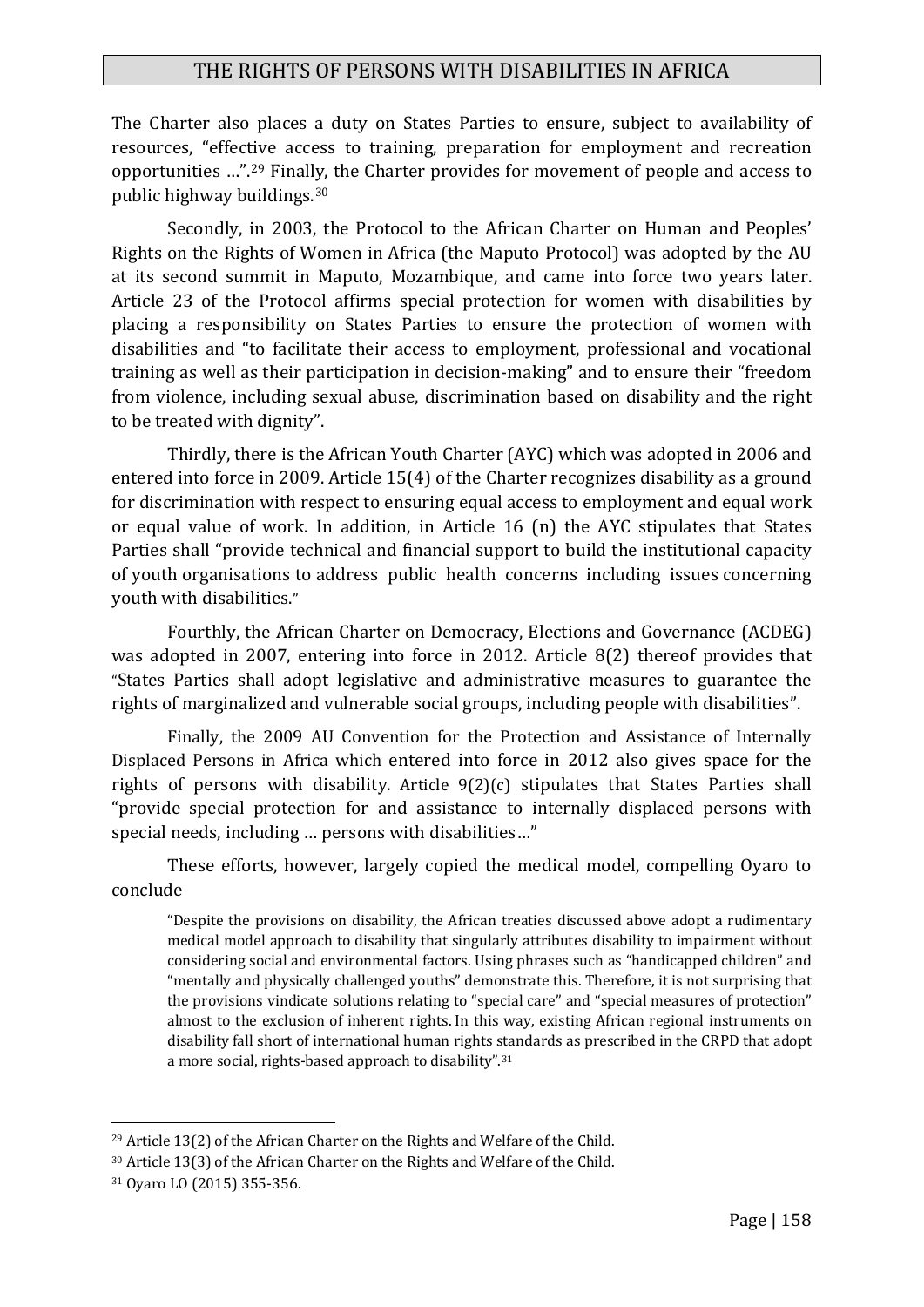#### **2.2 Steps towards an African Draft Protocol**

The UN General Assembly adopted the CRPD on 13 December 2006 during the sixtyfirst session of the General Assembly.[32](#page-6-0) It was subsequently opened for signature in March 2007 and came into force in May 2008 (in accordance with Articles 42 and 45(1) of the CRPD, respectively).[33](#page-6-1)

Following that, the ADPD was proclaimed in 2010, which triggered more focused debate on negotiating an African charter for persons with disability. However, the debate was affected by whether there was the need to have an African-specific convention or for Africa to just work with the CRPD. In the end, the former position prevailed.[34](#page-6-2)

As is typical for the development of regional human rights instruments, the main reason for proposing the adoption of the AfDP was to enable Africa to capture and incorporate some peculiar concerns that persons with disabilities in Africa face, and thereby provide context to disability rights in Africa. These were the issues that the African group called for inclusion during the negotiations for the CRPD but which could not find their way into the CRPD. These issues, therefore, formed the basis for developing the AfDP. They include poverty, HIV/AIDS, conflicts, resource scarcity, and low levels of development.<sup>[35](#page-6-3)</sup> Other context-specific African issues albinism and the communitarian context of African societies.

The work by the African Commission on Human and People's Rights to develop the African Disability Protocol first started with the establishment of a Focal Point on the Rights of Older Persons.[36](#page-6-4) This was later transformed into a combined Working Group on the Rights of Older Persons and People with Disability at its forty-fifth session in 2009.

The Commission tasked the Working Group to draft a concept paper which wou[ld](#page-6-5) form the basis for adopting a draft protocol on persons with disabilities, inter alia. <sup>37</sup> However, the Working Group took it a step further and developed and released the Draft Protocol on Ageing and People with Disabilities for review in mid-2010. This move was criticised for its non-inclusive approach which most importantly sidelined organisations of persons with disabilities. As a result, the Working Group began seeking public comments for a new protocol, resulting in the present draft. Thus, subsequent attempts at drafting the AfDP were broad-based and inclusive of disability groups. The next section of the article is to analyse the rights provisions in the new draft in

<span id="page-6-0"></span><sup>32</sup> Through UNGA resolution A/RES/61/106.

<span id="page-6-1"></span><sup>33</sup> The CRPD has 175 Parties, including the EU and 160 Signatories.

<span id="page-6-2"></span><sup>34</sup> Kamga, SAD "A call for a protocol to the African Charter on Human and Peoples' Rights on the Rights of Persons with Disabilities in Africa" (2013), available at

https://repository.up.ac.za/bitstream/handle/2263/41818/DjoyouKamga\_Call\_2013.pdf?sequence=3 (accessed 20 February 2018).

<span id="page-6-3"></span><sup>35</sup> Kamga (2013).

<span id="page-6-4"></span> $36$  Established through the adoption of Resolution 118 at the  $42<sup>nd</sup>$  Ordinary Session held in Brazzaville, Republic of Congo from 15-28 November 2007.

<span id="page-6-5"></span><sup>&</sup>lt;sup>37</sup> Resolution 143 of the 45<sup>th</sup> Ordinary Session (Banjul, The Gambia – May 2009).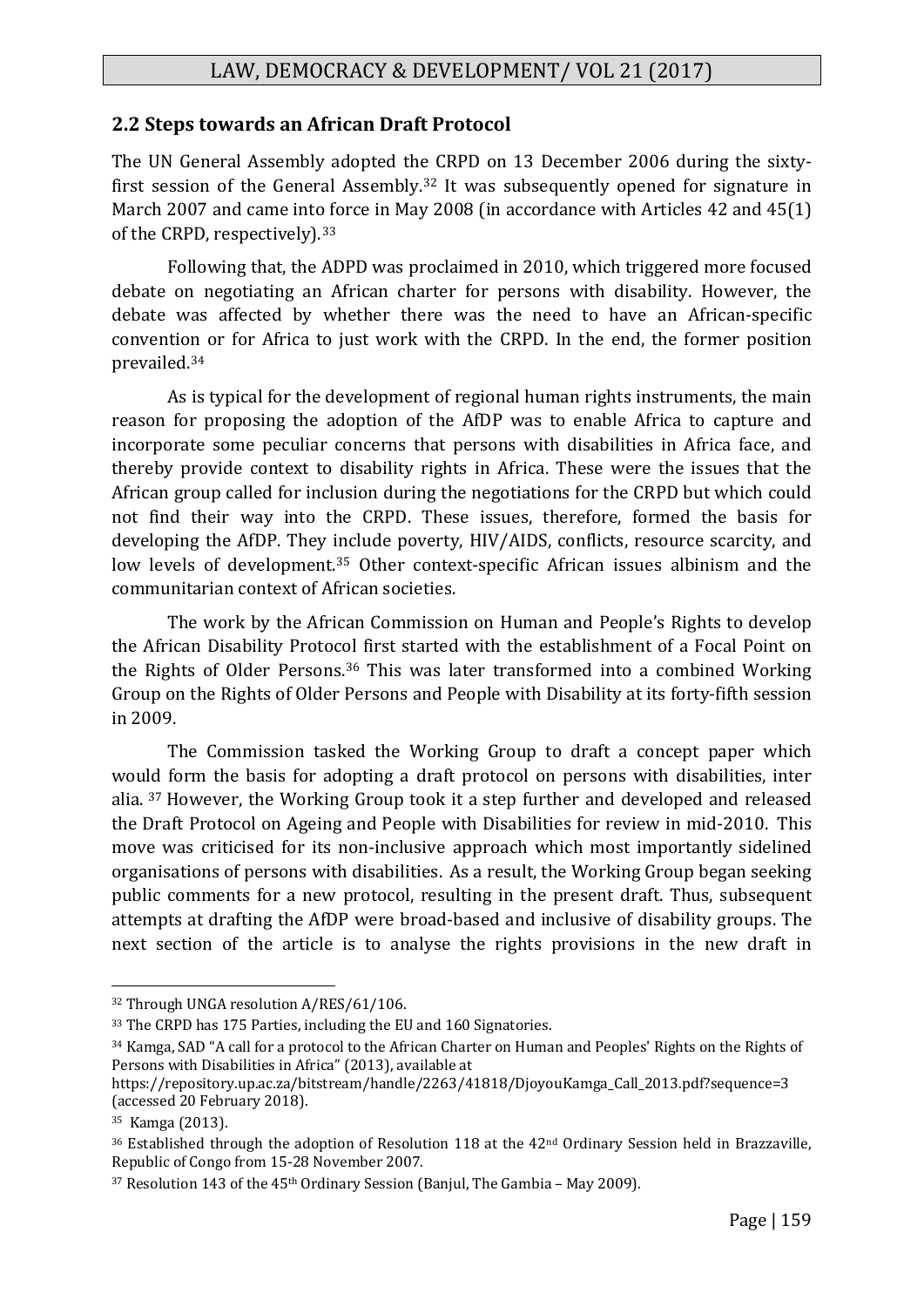comparison with the CRPD.

#### **3 COMPARATIVE ANALYSIS OF THE AfDP AND THE CRPD**

The pluralisation formular discussed above rests on the contention that the existing general human rights framework [ founded on the international bill of rights – the Universal Declaration of Human Rights (UDHR), the International Covenant on Civil and Political Rights (ICCPR) and the International Covenant on Economic, Social and Cultural Rights (ICESCR)] – only seeks to promote formal or *de jure* equality for persons with disability (and, indeed, other marginalised entities) which ends up perpetuating distinction and inequality between mainstream and marginalised groups. It is to resolve this impasse that the human rights project has sought to introduce specialised treaties, such as the CRPD, which recognise the difference and pluralism approach, as the gateway to eventuate *de facto* or substantive sameness and equality.[38](#page-7-0) Hoover also contributes to this debate by contending that the world is a reflection of "deep pluralism" where values are subjected to constant and regular review and contestation, for example, through the actions of social movements which result in redefining the contours of human rights.[39](#page-7-1)

Analysis in this section of the four distinctions between rights identified in the CRPD by Mégret is founded on the pluralisation project. As the analysis will show, of these distinctions, only one relates to a "type" of right. The others refer to the type of actors involved, the "intensity" of the right, and the modes of implementation.[40](#page-7-2)

#### **3.1 Disability Rights "as Human Rights" (Affirmation Rights)**

On the first cohort of rights identified by Mégret, he contends that the CRPD does "restate the applicability of existing human rights to persons with disability from an anti-discrimination perspective<sup>"[41](#page-7-3)</sup> – to end discrimination and promote equality between able-bodied persons and persons with disability. In other words, the CRPD is affirming the "right to have rights" for persons with disability. In support, reference is made to, for example, Articles 1 and 4(1) of the CRPD which emphasise "the *full* and equal enjoyment of *all* …" and the "*full* realization of *all*" human rights and fundamental freedoms for all persons with disabilities.

Following the trend set by formulators of human rights to cater for the needs of marginalised groups, not all rights recognised in the international bill of rights, especially civil and political rights, are provided for in the CRPD. Examples are: Articles 9 (arbitrary arrest, detention or exile); Article 10 (fair and public hearing by an independent and impartial tribunal); Article 11 (presumption of innocence until proved

<span id="page-7-0"></span><sup>38</sup> See also Lord JE & Stein MA, "Social rights and the relational value of the rights to participate in sport, recreation, and play" (2009) 27 *Boston University International Law Journal* 249. -

<span id="page-7-1"></span><sup>39</sup> Hoover J *Reconstructing human rights: a pragmatist and pluralist inquiry into global ethics* (Oxford: Oxford University Press, 2016)

<span id="page-7-2"></span><sup>40</sup> The author is grateful to one of the reviewers for this comment.

<span id="page-7-3"></span><sup>41</sup> Mégret (2008) 499.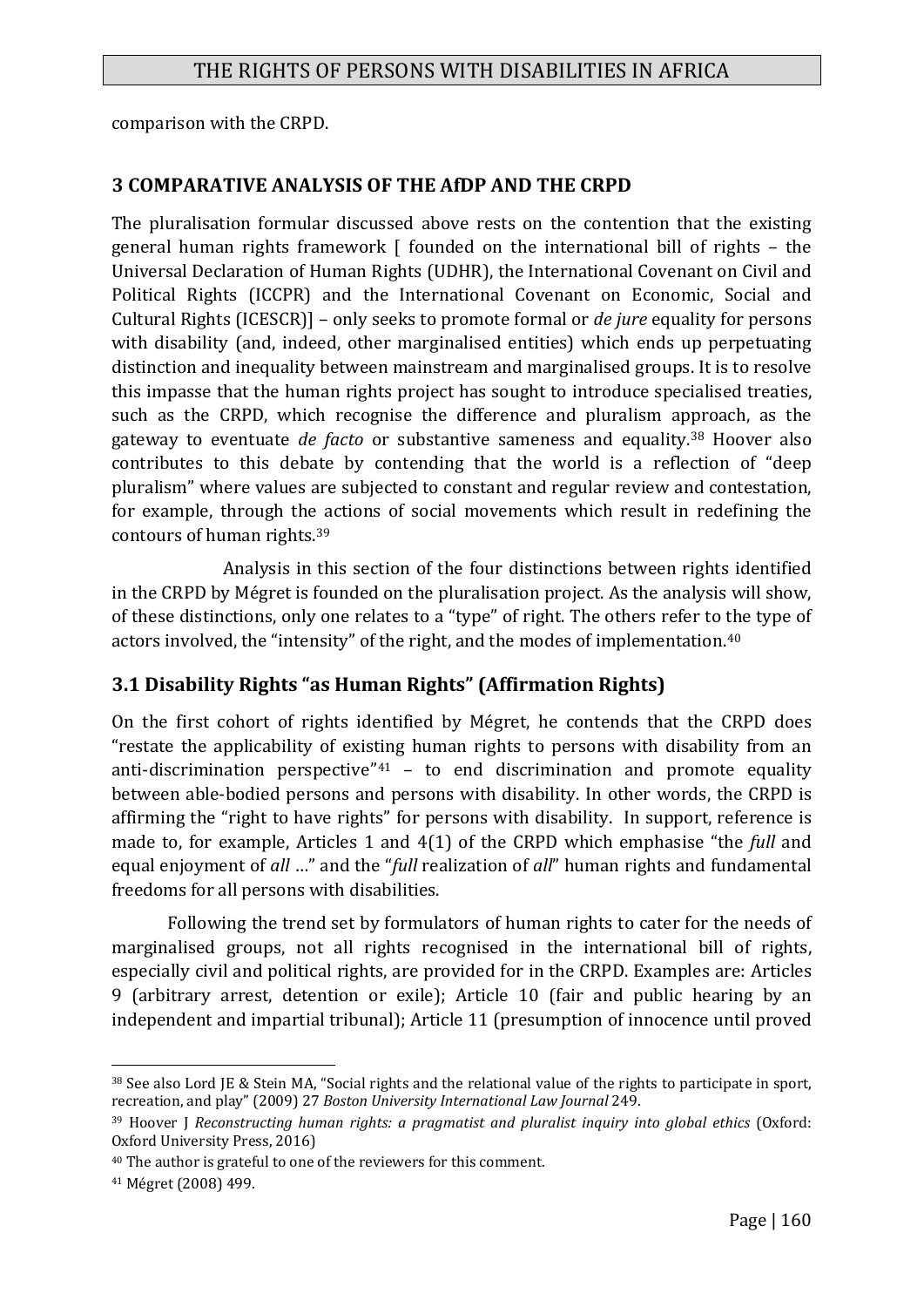guilty and non-retroactivity of laws); Article 14 (right to seek asylum); Article 18 (freedom of thought, conscience, religion); Article 20 (freedom of peaceful assembly and association). Though absent, these missing rights can be inferred from the following rights which are recognised in the CRPD, such as access to justice, right to nationality and freedom of movement, freedom of expression and access to information, self-representation<sup>42</sup>, and participation.<sup>[43](#page-8-1)</sup>

In light of the above, the use of "full realisation of all rights and fundamental freedoms" in the CRPD serves as an omnibus clause to cover any likely gaps, similar to the term "other status" in the discrimination clause. However, the AfDP is devoid of the word "all" in seeking to affirm the rights for persons with disability. Thus, by reference to a similar provision in the Draft Protocol, Article 2 on General Obligations, for example, provides:

States Parties shall take appropriate and effective measures, including policy, legislative, administrative, institutional and budgetary steps, to ensure, protect and promote the rights and dignity of persons with disabilities, without discrimination on the basis of disability, including by …

Furthermore, the CRPD "recognizes" or "reaffirms" the "usual" rights. Thus, for example, the CRPD stipulates, "States Parties *reaffirm* that every human being has the inherent right to life ..."[emphasis added].<sup>[44](#page-8-2)</sup> However, the Draft Protocol does not follow that pattern. It simply states the rights as they are and as found in all regular human rights treaties. For example, the right to life provision states: "Every person with a disability has the inherent right to life and integrity." The strength of the CRPD approach over that of the AfDP is that the reaffirmation indicates "a more fundamental, principled and performative push"[45](#page-8-3) to make it clear that all existing rights are applicable to persons with disabilities as well.

The relevance of the restatement of these universal rights for persons with disability is that their entitlement to these rights did not start with the adoption of the CRPD but goes back to the origins of disability. Yet, for centuries, due to religio-cultural and other belief systems which do not find any basis in science and respect for humanity, the identity of persons with disability were socially (re)constructed as "subhumans". This (re)constructed image of disability was imposed on persons with disability as the norm, thereby forcing them to internalise and accept such categorisation that they do not belong to mainstream society. Hence, in the past, they have become victims of genocide and eugenism,<sup>[46](#page-8-4)</sup> and, in the African context, witchcraft, albinism – ritual sacrifice, killing and objects of ridicule and exploitation.<sup>[47](#page-8-5)</sup> Mired in that

<span id="page-8-0"></span><sup>42</sup> In the case of the AfDP,Art 18 thereof.

<span id="page-8-1"></span><sup>43</sup> See details below.

<span id="page-8-2"></span><sup>44</sup> Article 10 CRPD.

<span id="page-8-3"></span><sup>45</sup> Megret (2008) 500.

<span id="page-8-4"></span><sup>46</sup> Megret (2008) 500.

<span id="page-8-5"></span><sup>47</sup> Groce N & McGeown J, "Witchcraft, wealth and disability: reinterpretation of a folk belief in contemporary urban Africa", 2013 Working Paper Series No 30, available at

https://www.ucl.ac.uk/leonard-cheshire-research/research/publications/documents/ workingpapers/wp-30.pdf (accessed 10 September 2017).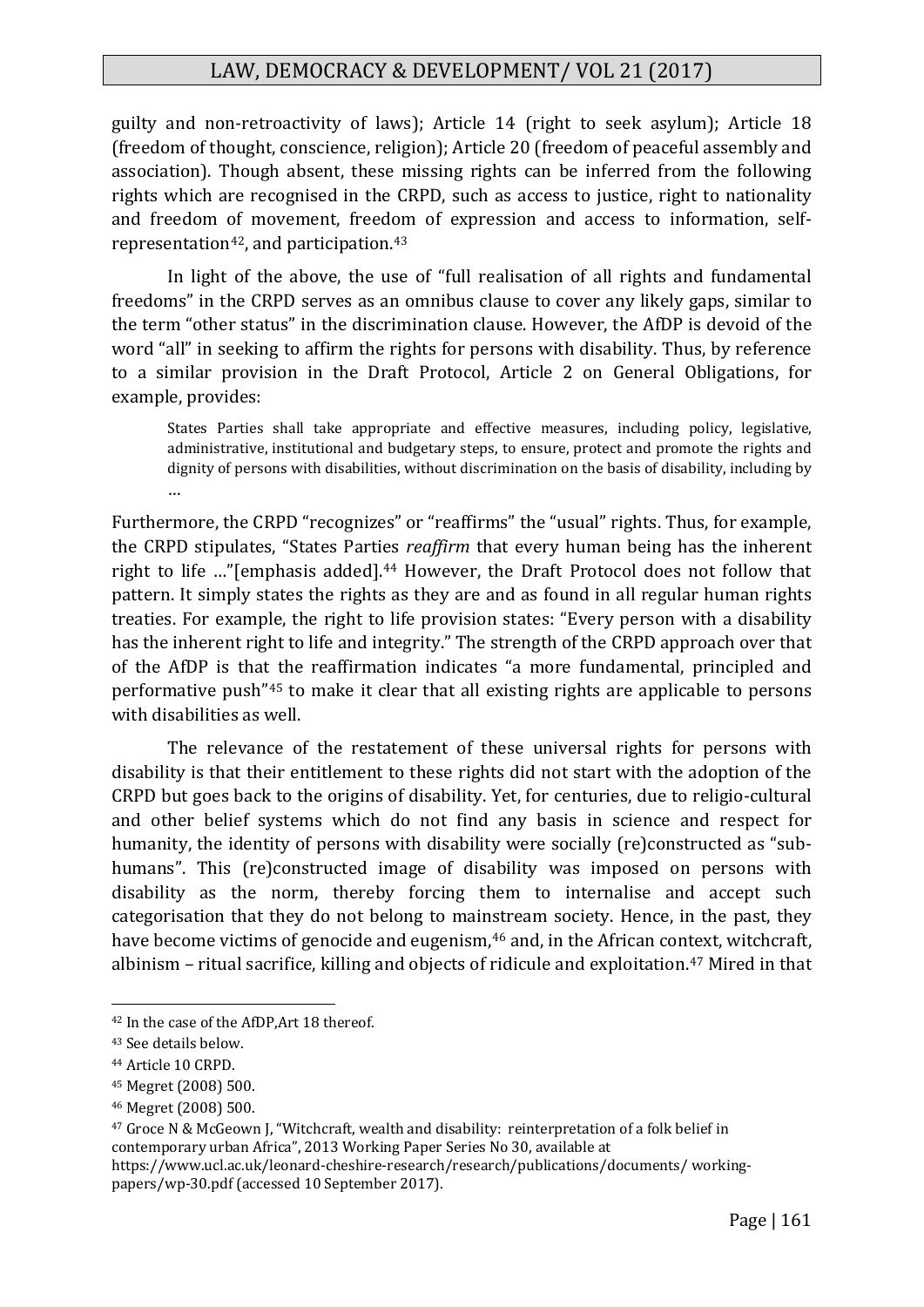belief is the individual model which is underpinned by the notion that the best that society can do for persons with disability is to medically "refix" them to become "normal."[48](#page-9-0) Having fought back and dismantled the restrictive and abusive medical model, the social/rights model makes the unequivocal statement that persons with disabilities, as human beings like any other, are entitled to sameness and equality and therefore the same general rights that all other human beings are entitled to. In additions, to achieve this objective, there is the need for persons with disability to enjoy some specialised rights to address the years of discrimination perpetrated against them in order to attain substantive equality, not just formal or *de jure* equality.[49](#page-9-1) Therefore, the restatement is to make this truth obvious and unequivocal.

Also, Mégret contends that international human rights instruments have traditionally not done as much as they could to make differential treatment of persons with disabilities "a clear-cut case of discrimination".<sup>[50](#page-9-2)</sup> Therefore, the ICCPR, for example, did not include disability among the enumerated grounds for discrimination. The same is the case in the ACHPR where disability is not explicitly listed as a ground for discrimination. It took the boldness of the African Commission, in the landmark *Purohit and Moore v The Gambia* for it to decide that "other status" covers persons with disability.[51](#page-9-3)

In spite of its shortfalls under this rubric of rights, the Draft Protocol makes copious references to the fact that persons with disabilities are entitled to enjoy the enumerated rights "on an equal basis with others". There are about 25 references to that phrase throughout the AfDP while 35 are identified in the CRPD. This phrase seeks to emphasise the relevance of equality and non-discrimination which are the twin pillars of the CRPD.[52](#page-9-4)

The "reaffirmed" or "recognised" rights in the AfDP are the right to life,<sup>[53](#page-9-5)</sup> equal recognition before the law,[54](#page-9-6) right to liberty, security of person and freedom from torture or cruel, i[nhu](#page-9-9)man or degrading treatment or punishment;<sup>[55](#page-9-7)</sup> right to family,<sup>[56](#page-9-8)</sup> right to education,<sup>57</sup> right to highest attainable standard of heal[th](#page-9-12),<sup>[58](#page-9-10)</sup> right to work,<sup>59</sup> right to adequate standard of living and right to social protection,<sup>60</sup> right to participate

<span id="page-9-8"></span><sup>56</sup> Article 21 CRPD.

<span id="page-9-11"></span><sup>59</sup> Article 15 CRPD.

<span id="page-9-0"></span><sup>48</sup> Oliver M *Social work with disabled people* (Basingstoke: MacMillan, 1983); and, Barnes C (ed) *Making our own choices: independent living, personal assistance, and disabled people* (Belper: British Council of Disabled People, (1993). -

<span id="page-9-1"></span><sup>49</sup> Refer to the other rights below.

<span id="page-9-2"></span><sup>50</sup> Mégret (2008) 501.

<span id="page-9-3"></span><sup>51</sup> African Commission Communication 241/01.

<span id="page-9-4"></span><sup>52</sup> Mégret (2008) 501.

<span id="page-9-5"></span><sup>53</sup> Article 4 CRPD.

<span id="page-9-6"></span><sup>54</sup> Article 8 CRPD.

<span id="page-9-7"></span><sup>55</sup> Article 5 CRPD.

<span id="page-9-9"></span><sup>57</sup> Article 12 CRPD.

<span id="page-9-10"></span><sup>58</sup> Article 13 CRPD.

<span id="page-9-12"></span><sup>60</sup> Article 16 CRPD.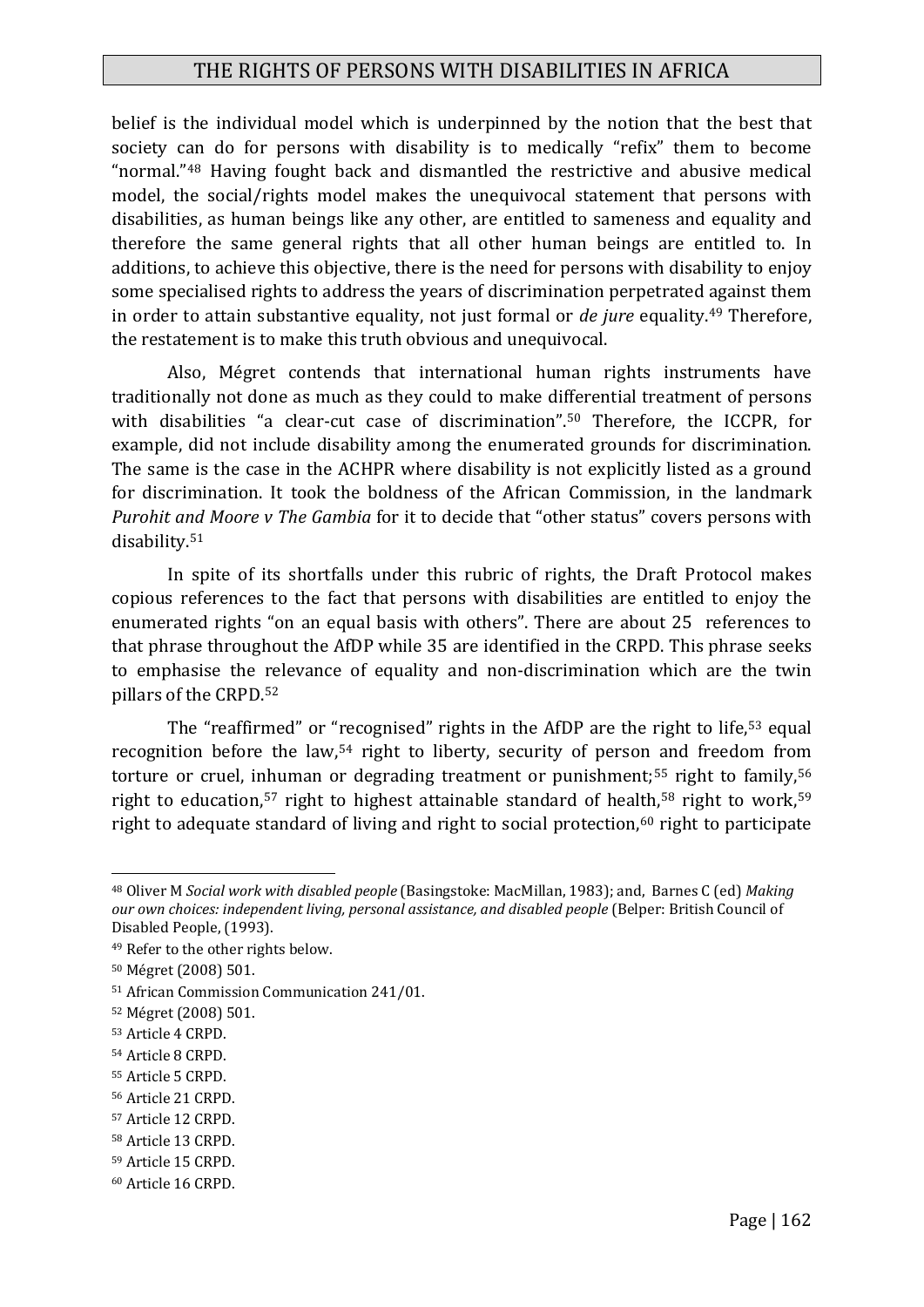in sports, recreation and culture, $61$  equality and non-discrimination, $62$  right to participate in political and public life,<sup>[63](#page-10-2)</sup> and right to freedom of expression and opinion and access to information.[64](#page-10-3)

## **3.2 Disability Rights as Human Rights "with a Difference" ("Reformulation Rights")**

Here, the CRPD outlines some key characteristics of the rights it issues in a way and manner that are not otherwise specified in the major international human rights instruments, that is, by bringing "substantial extra semantic texture to certain rights, by clarifying the way they are to apply to persons with disabilities."[65](#page-10-4)

Under this description, access to rights of persons with disability are implicitly highlighted and woven into the definition of those rights, so as to leave no doubt regarding their exact scope. This is to ensure that the rights of persons with disabilities do not remain "an abstraction".[66](#page-10-5)

It is noted that though the first global human rights document, the UDHR, combined both economic, social and cultural rights with civil and political rights and proclaimed their indivisibility, interrelatedness and universality, the two generations of rights were grouped separately in that document. Afterwards, the two international covenants came to draw the generations of rights even further apart. However, later human rights treaties specifically designed for marginalised groups have sought to bring the two generations of rights back together in the same treaty. Examples are the International Convention for the Elimination of All Forms of Racial Discrimination<sup>[67](#page-10-6)</sup> and the Convention on the Rights of the Child.<sup>[68](#page-10-7)</sup>

Yet, these later documents only returned to the days of the UDHR by simply creating a "loose alliance" between the two generations of rights. The CRPD, however, seeks to affirm, reformulate, extend or innovate the existing rights by merging or forging a closer alliance between economic, social and cultural rights and civil and political rights within the "new right" created. It does so by spelling out in detail measures that need to be taken (by States mainly as the primary duty-bearers) [to](#page-10-8) operationalise and facilitate the enjoyment of that right. Those "more energetic" <sup>69</sup> measures involve the application of economic, social and cultural rights steps embodied in the duty to fulfil the enjoyment of these rights.

<u>.</u>

<span id="page-10-8"></span><sup>69</sup> Mégret (2008) 505.

<span id="page-10-0"></span><sup>61</sup> Article 20 CRPD.

<span id="page-10-1"></span><sup>62</sup> Article 3 CRPD.

<span id="page-10-2"></span><sup>63</sup> Article 17 CRPD.

<span id="page-10-3"></span><sup>64</sup> Article 19 CRPD.

<span id="page-10-4"></span><sup>65</sup> Mégret (2008) 503.

<span id="page-10-5"></span><sup>66</sup> Mégret (2008) 504.

<span id="page-10-6"></span><sup>67</sup> Adopted and opened for signature and ratification by General Assembly Resolution 2106 (XX) of 21 December 1965 and entered into force 4 January 1969, in accordance with Art 19.

<span id="page-10-7"></span><sup>68</sup> Adopted and opened for signature, ratification and accession by General Assembly resolution 44/25 of November 1989 and entered into force September 1990, in accordance with Art 49.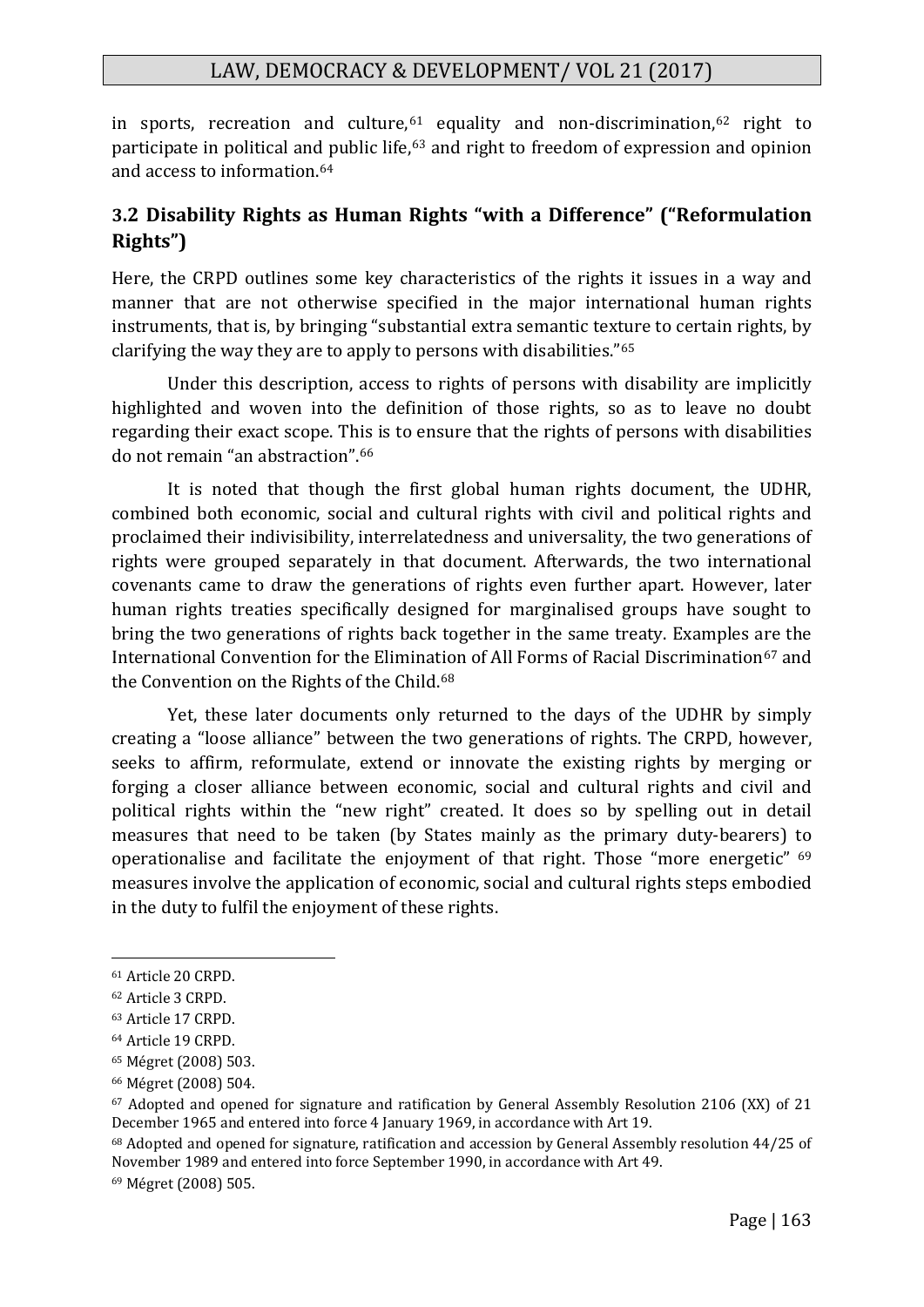This mixed model was suggested by the ICESCR but it did not go far enough until the Convention on the Elimination of all Forms of Discrimination against Women (CEDAW) came to adopt and strengthen it through the "appropriate measures" approach to rights implementation. The weakness with the "appropriate measures" in the context of the CEDAW, however, is that they were not always or "overly specified".[70](#page-11-0) To correct this "historical failure," the CRPD, according to Megret, "breaks that conceptual barrier by "getting its hands dirty" as it were, with the details of how the rights of persons with disabilities are to be implemented.[71](#page-11-1)

Examples of some of these "more energetic" political, economic and social reform models include the obligation placed on States to "enable" or "facilitate" the exercise and enjoyment of rights formulated for enjoyment by persons with disability. There are references to programmatic duties such as "taking appropriate measures," or "adopt[ing] immediate, effective and appropriate measures", etc. An example is found in Article 9 on accessibility which states:

"1. To enable persons with disabilities to live independently and participate fully in all aspects of life, States Parties shall take appropriate measures to ensure to persons with disabilities access, on an equal basis with others, to the physical environment, to transportation, to information and communications, including information and communications technologies and systems, and to other facilities and services open or provided to the public, both in urban and in rural areas.["72](#page-11-2)

While independent living falls largely in the domain of civil and political rights, "participate fully in all aspects of life" embodies both generations of rights. Moreover, the means to enable the enjoyment of these rights by persons with disability involves "appropriate measures" which are economic, social and cultural rights-induced.<sup>[73](#page-11-3)</sup>

In the AfDP, similar provisions are provided, for example, by reference to Article 2 on General Obligations:

States Parties shall take appropriate and effective measures, including policy, legislative, administrative, institutional and budgetary steps, to ensure, protect and promote the rights and dignity of persons with disabilities, without discrimination on the basis of disability, including by:

a. *Adopting appropriate measures* for the implementation of the rights recognised in the present Protocol;

b. *Mainstreaming* disability in policies, legislation, development plans, programmes and activities and in all other spheres of life;

c. *Providing in their constitutions and other legislative instruments and taking other measures to modify* or abolish existing policies, laws, regulations, customs and practices that constitute discrimination against persons with disabilities;

d. *Modifying, outlawing, criminalising or campaigning against*, as appropriate, any harmful practice applied to persons with disabilities …[emphasis added].

<span id="page-11-0"></span><sup>70</sup> Mégret (2008) 505.

<span id="page-11-1"></span><sup>71</sup> Mégret (2008) 505.

<span id="page-11-2"></span> $72$  Attention to the role of technology in this context has been given to these rights. See Harpur P, *Discrimination, copyright and equality: opening the ebook for the print disabled* (Cambridge: Cambridge University Press (2017), ch2.

<span id="page-11-3"></span><sup>73</sup> Langford M "The justiciability of social rights: from practice to theory," in Langford M (ed) *Social rights jurisprudence: emerging trends in international and comparative law (Cambridge: Cambridge University* Press, 2008) 1&3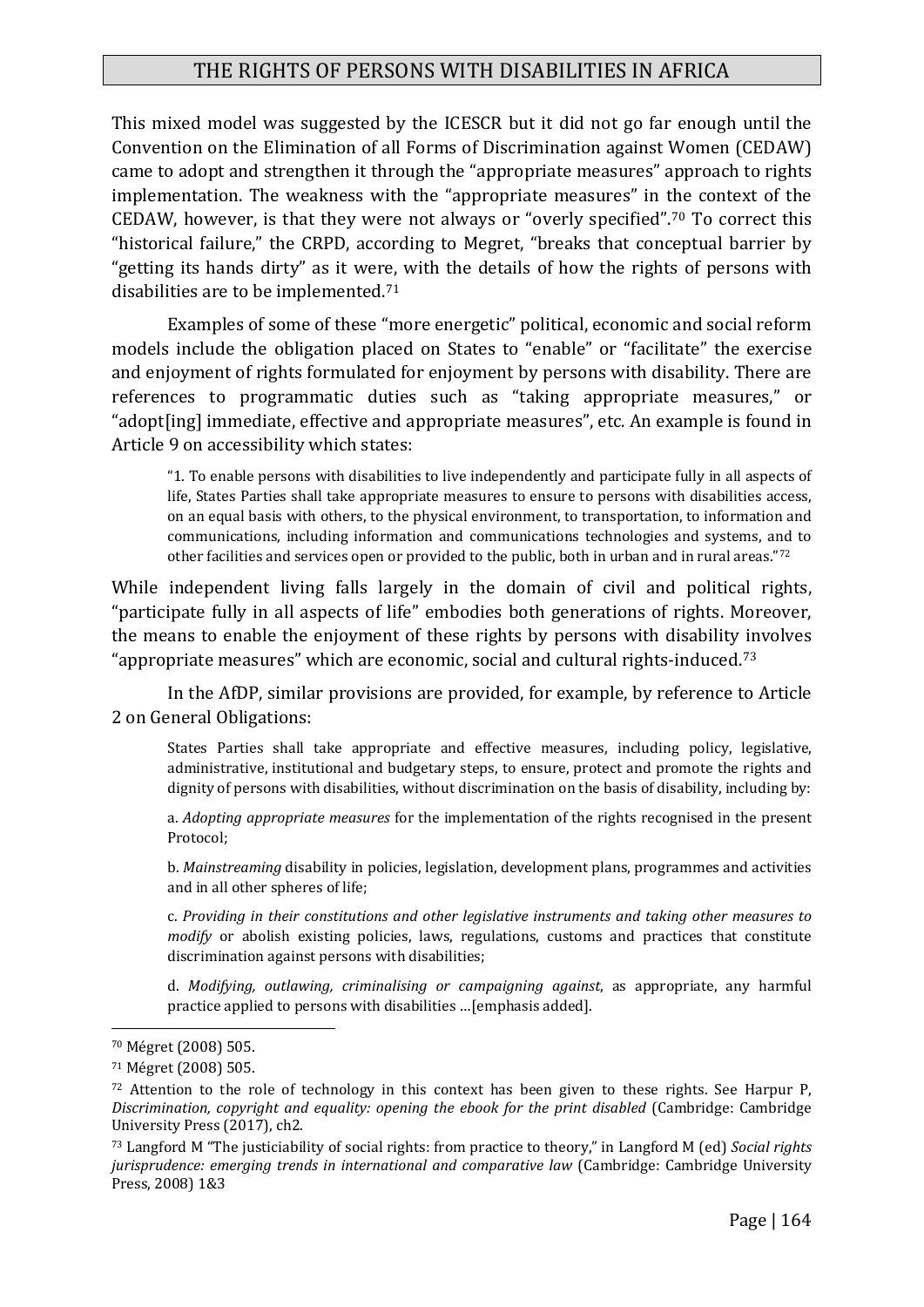Another example from the AfDP is found in Article 4 on the right to life which is to be attained for persons with disability through, among others, provision of "services, facilities and devices to enable them to live with dignity and to realise fully their right to life".[74](#page-12-0)

All these measures point to the overwhelming emphasis on economic, social and cultural rights as the corrective right designed to right the wrongs of the past, create a level playing field, and facilitate the process towards the realization of substantive equality for persons with disability. Indeed, that is the only way that *de jure* equality will become relevant to persons with disabilities. Therefore, the CRPD lays emphasis on the third duty on States, the duty to fulfil, which is interpreted as the duty to adopt appropriate measures towards the full realisation of economic, social and cultural rights.[75](#page-12-1) However, with respect to the CRPD and AfDP, the duties inherent in "fulfil" are stretched further as the only process available to enable the realisation of the specialised rights recognised for persons with disability. Through this means, it is expected that rights can be enjoyed by persons with disability to enable the realisation of potentials, the utilisation of capacities and performance of duties that will lead to the meeting of needs and the attainment of development.

Most of these provisions are also stipulated in the AfDP. Generally, the "reformulation rights" covered under the AfDP have more detailed content than under the CRPD. An example is equal recognition before the law provided under article 8 of the AfDP. Compared to the CRPD, some of the novel elements embodied in this Article include the provision that the duty to respect this right extends to "non-State actors and other individuals".[76](#page-12-2) This element establishes the horizontal relationship (between the person with disability and the duty-bearer) which is critical to disability rights discourse and praxis as in most cases the perpetrator is an individual, including family members<sup>[77](#page-12-3)</sup>

Article 5 of the AfDP is also novel in the sense that it combines both a right and a freedom into one and extends to other elements, such as, protection against "sterilisation or any other invasive procedure without their free, prior and informed consent".[78](#page-12-4) The Article also seeks to protect persons with disability against exploitation, violence and abuse. However, in the CRPD, protection against exploitation, violence and abuse is formulated as a "new" right on its own and given detailed expatiation, though "reasonable accommodation" is not mentioned.

Also, in the case of the right to freedom of expression and opinion and access to information, the AfDP adds this provision:

<span id="page-12-0"></span><sup>74</sup> Article 4(2)(b) of the CRPD. -

<span id="page-12-1"></span><sup>75</sup> Limburg Principles on the Implementation of the International Covenant on Economic, Social and Cultural Rights, available at https://www.escr-net.org/resources/limburg-principles-implementationinternational-covenant-economic-social-and-cultural, accessed 13 July 2017)

<span id="page-12-2"></span><sup>76</sup> Article 8(3)(a) of the AfDP.

<span id="page-12-4"></span><span id="page-12-3"></span><sup>77</sup> Stone-MacDonald A, "Cultural Beliefs about Disability in Practice: Experiences at a Special School in Tanzania" in (2012) Vol. 59 Issue 4 *International [Journal of Disability, Development and Education](http://www.tandfonline.com/toc/cijd20/59/4)* , 393. <sup>78</sup> Article (2)(e) of the AfDP.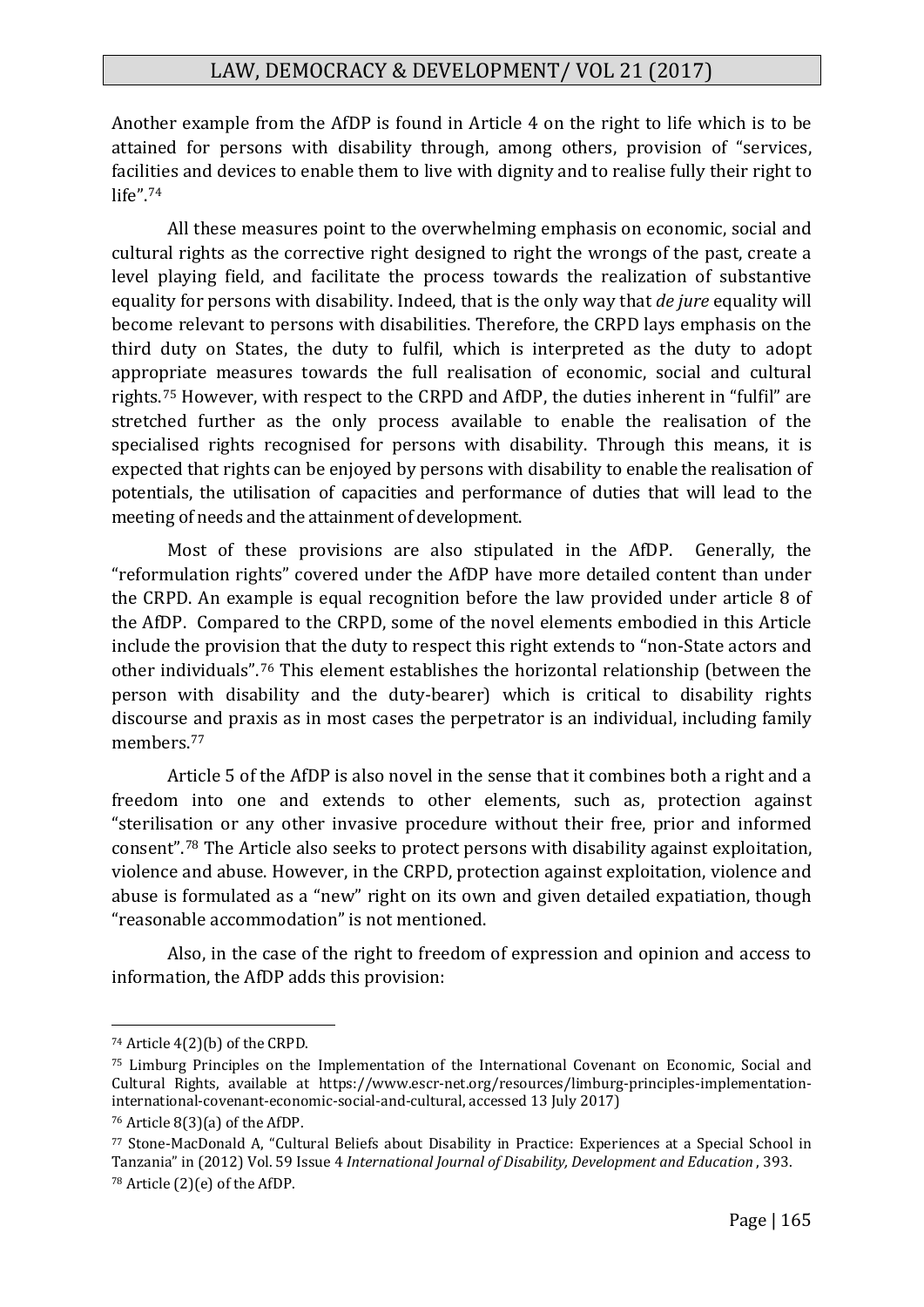"Ensuring that persons with visual impairments or with other print disabilities have effective access to published works including by using information and communication technologies and by making changes as appropriate to the international copyright system".[79](#page-13-0)

Additionally, one can reference the AfDP provision on access to justice (Article 9), which also adds some elements considered progressive, such as the inclusion of gender to procedural and age-appropriate accommodation in the delivery of justice. The same Article also calls for the abolition of traditional forms of justice to protect the right of persons with disabilities to access "appropriate and effective justice." Finally, the provision demands the provision of legal assistance, including legal aid, to persons with disabilities.

The Article 21 on the right to family, however, falls rather short of the provision in the CRPD. One significant gap in the AfDP is the prevention against "concealment, abandonment, neglect and segregation of children with disabilities." This is a practice that is rather common in the African system.[80](#page-13-1) Additionally, in the African context, the right to work, the right to join labour and trade unions and exercise labour and trade union rights on an equal basis with all others is absent.<sup>[81](#page-13-2)</sup>

Among the "refor[mu](#page-13-4)lation rights" are equal recognition before the law, [82](#page-13-3) liberty and security of person,<sup>83</sup> freedom from torture or cruel, inhuman or degrading treatment or punishment,<sup>[84](#page-13-5)</sup> freedom of expression and opinion, and access to information, $85$  respect for privacy, $86$  and respect for home and the family. $87$ 

A right [wh](#page-13-9)ich the AfDP is completely silent on is the right to privacy of persons with disability.<sup>88</sup> Yet, this is a right which has been systemically abused in the African context as the person with disability is deemed to be lacking capacity many areas, which accounts for their submission to prayer camps for treatment where many rights violations against persons with disability are recorded.[89](#page-13-10)

# **3.3 Disability Rights as Human Rights "Plus" ("Extension Rights")**

With respect to the third category of rights, Mégret describes them as follows:

"Rights that have typically not been highlighted as such in the main international human rights instruments, even though they may draw on existing rights. These rights are not entirely new and indeed are probably rights of all human beings, but the particular circumstances of disability

<span id="page-13-0"></span><sup>79</sup> Article 19(2)(d).

<span id="page-13-1"></span><sup>80</sup> Munyi CW, "Past and Present Perceptions Towards Disability: A Historical Perspective," in (2012) Vol. 32, No. 2 *Disability Studies Quarterly* 32; also, Ngalomba S and Harpur P (2016) at [1.](#page-0-2) 

<span id="page-13-2"></span><sup>81</sup> Article 15 of the AfDP

<span id="page-13-3"></span><sup>82</sup> Article 12 AfDP.

<span id="page-13-4"></span><sup>83</sup> Article 14 AfDP.

<span id="page-13-5"></span><sup>84</sup> Article 15 AfDP.

<span id="page-13-6"></span><sup>85</sup> Article 21 AfDP.

<span id="page-13-7"></span><sup>86</sup> Article 22 AfDP.

<span id="page-13-8"></span><sup>87</sup> Article 23 AfDP.

<span id="page-13-9"></span><sup>88</sup> The only instance where privacy is mentioned in the AfDP is in article 27 on Statistics and Data.

<span id="page-13-10"></span><sup>89</sup> Barriga SR "The (in)human dimension of Ghana's prayer camps", available at www.hrw.org (accessed July 22, 2017).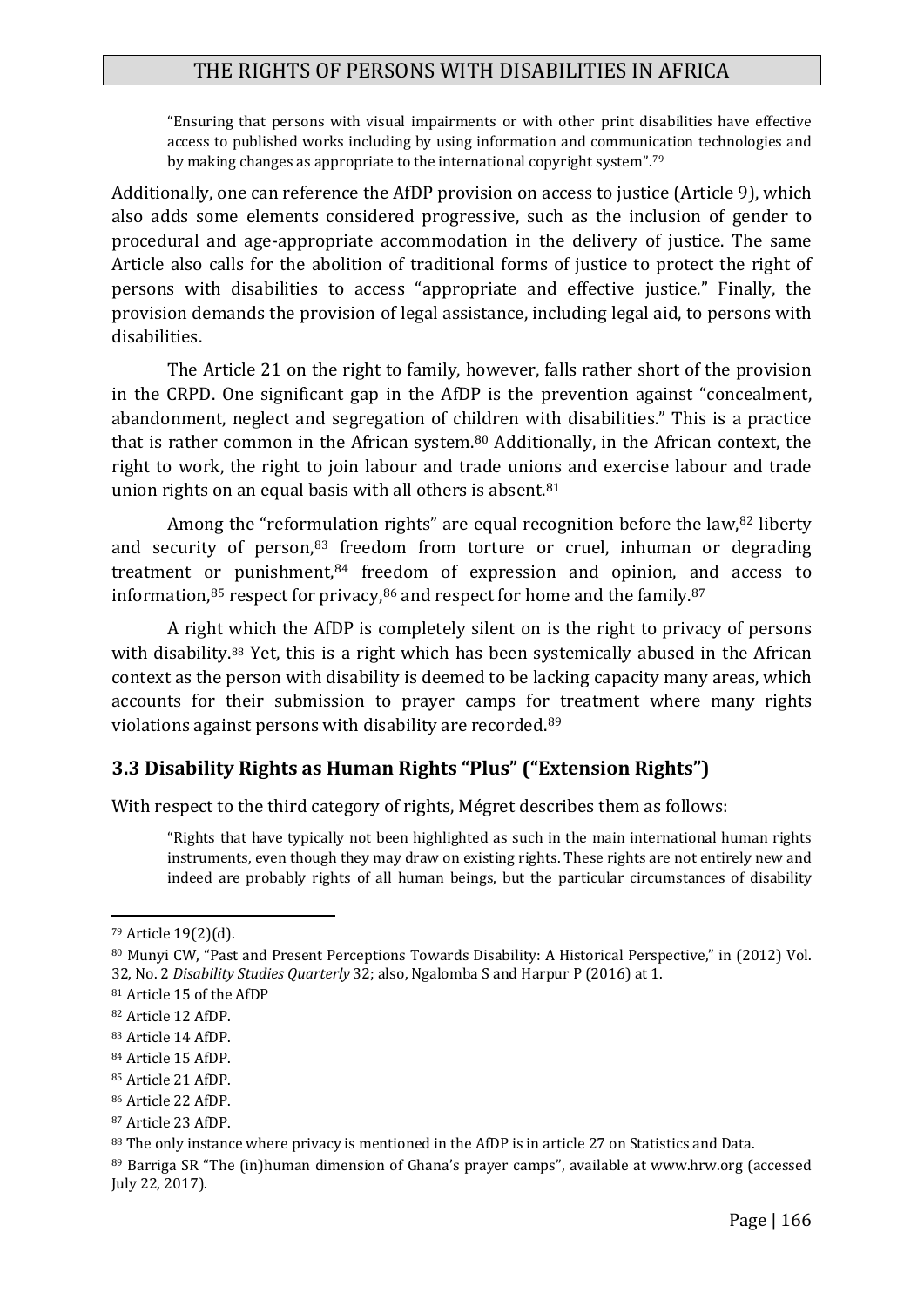have made it necessary to incorporate them in the Convention almost as novel and separate categories, rather than simply variations on existing themes."[90](#page-14-0)

These rights display more sensitivity to issues of structural power and oppression than the mainstream human rights framework has typically done."[91](#page-14-1)

Two examples are referred to in this category. First, Article 16 on the right to "freedom from exploitation, violence and abuse." This right is inferred from other different rights and freedoms, such as "right to life, liberty and security of person,"73 as well as probably freedom from torture, cruel, inhuman or degrading treatment or punishment, freedom from slavery or servitude, among others. However, all these rights are also protected independently in the CRPD. Therefore, this "right plus" is seen as adding something to the existing register of rights.<sup>[92](#page-14-2)</sup> Yet, there is no right in international human rights instruments that expressly recognizes this right verbatim; hence, the recognition as an "extension right."

This approach adopted to formulate the "extension rights" is akin to the "soft law" model which is a progressive development of existing rules or norms through their reformulati[on](#page-14-3) and tightening of identified loopholes to make them more precise in their application. 93

However, this formula is not applied in the African document, where the rights referred to above are grouped together: right to liberty, security of person and freedom from torture or cruel, inhuman or degrading treatment or punishment.<sup>[94](#page-14-4)</sup> Therefore, in that respect, it is difficult to consider the right to protection against exploitation, violence and abuse as coming under a reformulated right in the AfDP.

The second example is with respect to the "right to participation", embodied in the CRPD's reference to "full and effective participation and inclusion in society".[95](#page-14-5) This idea is promoted as one of the CRPD's "general principles" (Article 3(a)) rather than a right *per se*. However, overall, it comes close to emerging as a right, having been recognized in two existing rights, participati[on](#page-14-7) in political public life<sup>[96](#page-14-6)</sup> and participation in cultural life, recreation, leisure and sports.<sup>97</sup>

In the African context, both rights are also recognized – the right to participate in political and public life in Article 17, and the right to participate in sports, recreation and culture in Article 20. In the former, there is reference to reasonable accommodation to promote secrecy of ballot, which is not captured in the CRPD. However, the CRPD also

<span id="page-14-0"></span><sup>90</sup> Megret (2008*)* 507.

<span id="page-14-1"></span><sup>91</sup> Megret (2008*)* 507.

<span id="page-14-2"></span><sup>92</sup> Megret (2008*)* 508.

<span id="page-14-3"></span><sup>93</sup> Riphagen W "From soft law to ius cogens and back," (1987) 17 *Victoria University of Wellington Law Review* 81; Boyle AE "Some reflections on the relationship of treaties and soft law." (1999) 48 *International and Comparative Law Quarterly* 901.

<span id="page-14-4"></span><sup>94</sup> Article 5 of the AfDP.

<span id="page-14-5"></span><sup>&</sup>lt;sup>95</sup> Article 3(c) of the CRPD. See Charlton II Nothing About Us Without Us. Disability Oppression and Empowerment (Berkeley, CA: University of California Press, 1998); and, Driedger D *The Last Civil Rights Movement: Disabled Peoples' International* (Hurst & Co., 1989).

<span id="page-14-6"></span><sup>96</sup> Article 29.

<span id="page-14-7"></span><sup>97</sup> Article 30.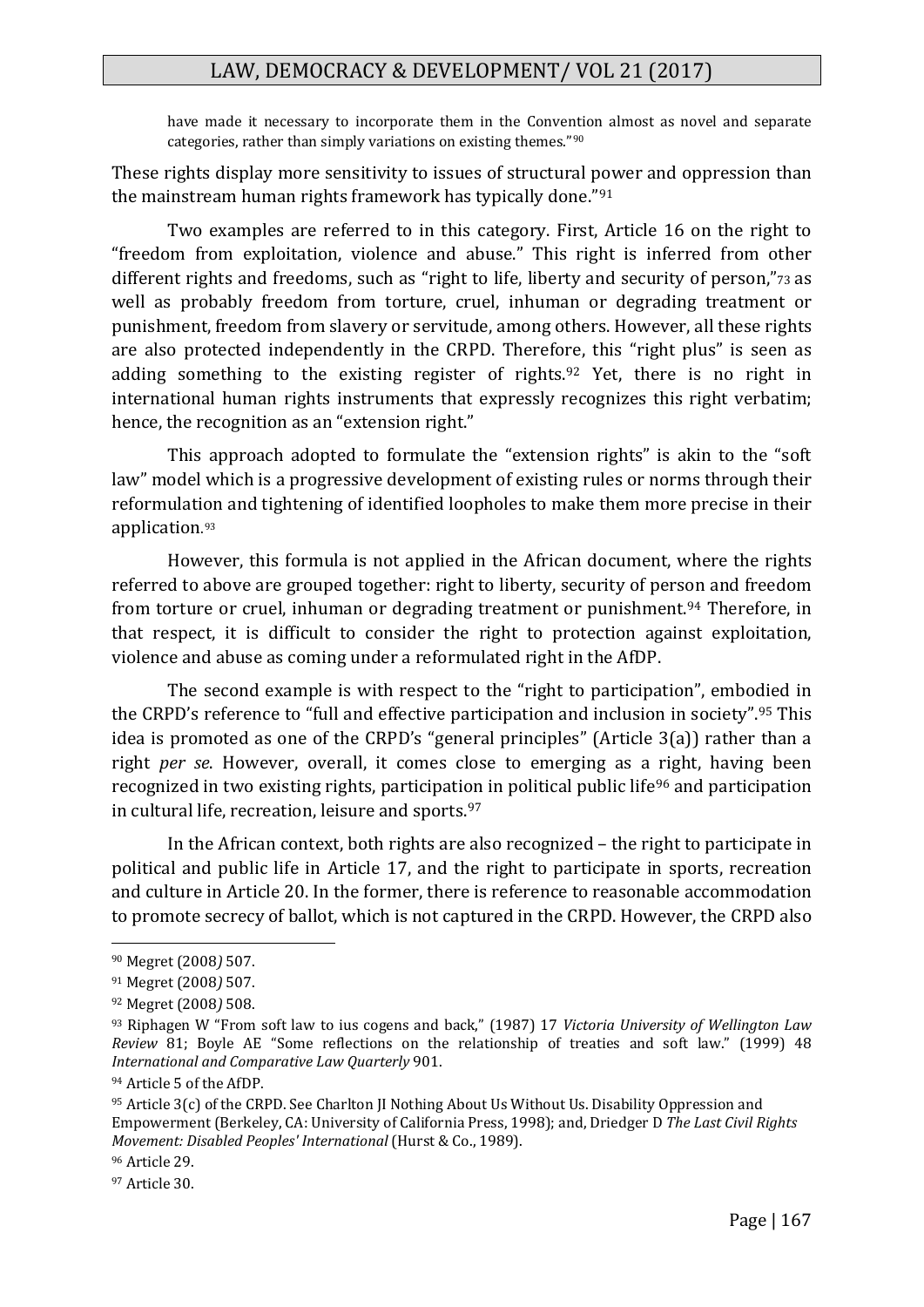recognizes the right to participate in political and public life which extends to involvement in non-governmental activities as well,<sup>[98](#page-15-0)</sup> which is absent in the AfDP.

However, the AfDP creates a different Article embodying the right to selfrepresentation which recognises the right to participation:

"States Parties shall recognise and facilitate the right of persons with disabilities to represent themselves in all spheres of life, including by promoting an environment that enables persons with disabilities to:

a. Form and participate in the activities of organisations of and for persons with disabilities;

b. Form and participate in the activities of nongovernmental organisations and other associations"[.99](#page-15-1)

With respect to the right to participate in sports, recreation and culture, a unique and very relevant provision in the AfDP is found in Article 20(2)(h) which focuses on "[d]iscouraging negative representations and stereotyping of persons with disabilities in both traditional and modern cultural activities and through the media". This provision touches on stigmatisation which is a major barrier that persons with disability face in African society, if not anywhere else.[100](#page-15-2)

In the context of the AfDP, "participation" is mentioned only once in the Preamble to that document, paragraph 3 thereof thus "acknowledging further, the importance of full and effective participation and inclusion of persons with disabilities in society". Very closely related to this notion of participation is the right to "live in the community," another "new right" that is not protected in any existing international human rights instruments.[101](#page-15-3)

The AfDP provides in Article 10 thereof the "the right to live in the community" to cover "the right to live in the community with choices equal to others." The responsibilities placed on a State to ensure the realisation of this right includes the duty to guarantee that: persons with disabilities have the opportunity to choose their place of residence and where and with whom they live; access to a range of in-home, residential and other community support services; personal mobility with the greatest possible independence; community-based rehabilitation services; community living centres; and, that community services and facilities for the general population are available on an equal basis to persons with disabilities and are responsive to their needs.[102](#page-15-4)

# **3.4 Disability Rights as (Human) Rights Inherent to Persons with Disabilities ("Innovation Rights")**

Here, the CRPD, in the words of Mégret goes "further than merely extending existing rights, and that it comes very close to either creating new rights, or formulating rights in

<span id="page-15-0"></span><sup>98</sup> Article 29(b)(i).

<span id="page-15-1"></span><sup>99</sup> Article 18 of the AfDP.

<span id="page-15-2"></span><sup>100</sup> Lord and Stein (2009) at 249.

<span id="page-15-3"></span><sup>101</sup> Megret (2008) 510.

<span id="page-15-4"></span><sup>102</sup> Article 10 AfDP.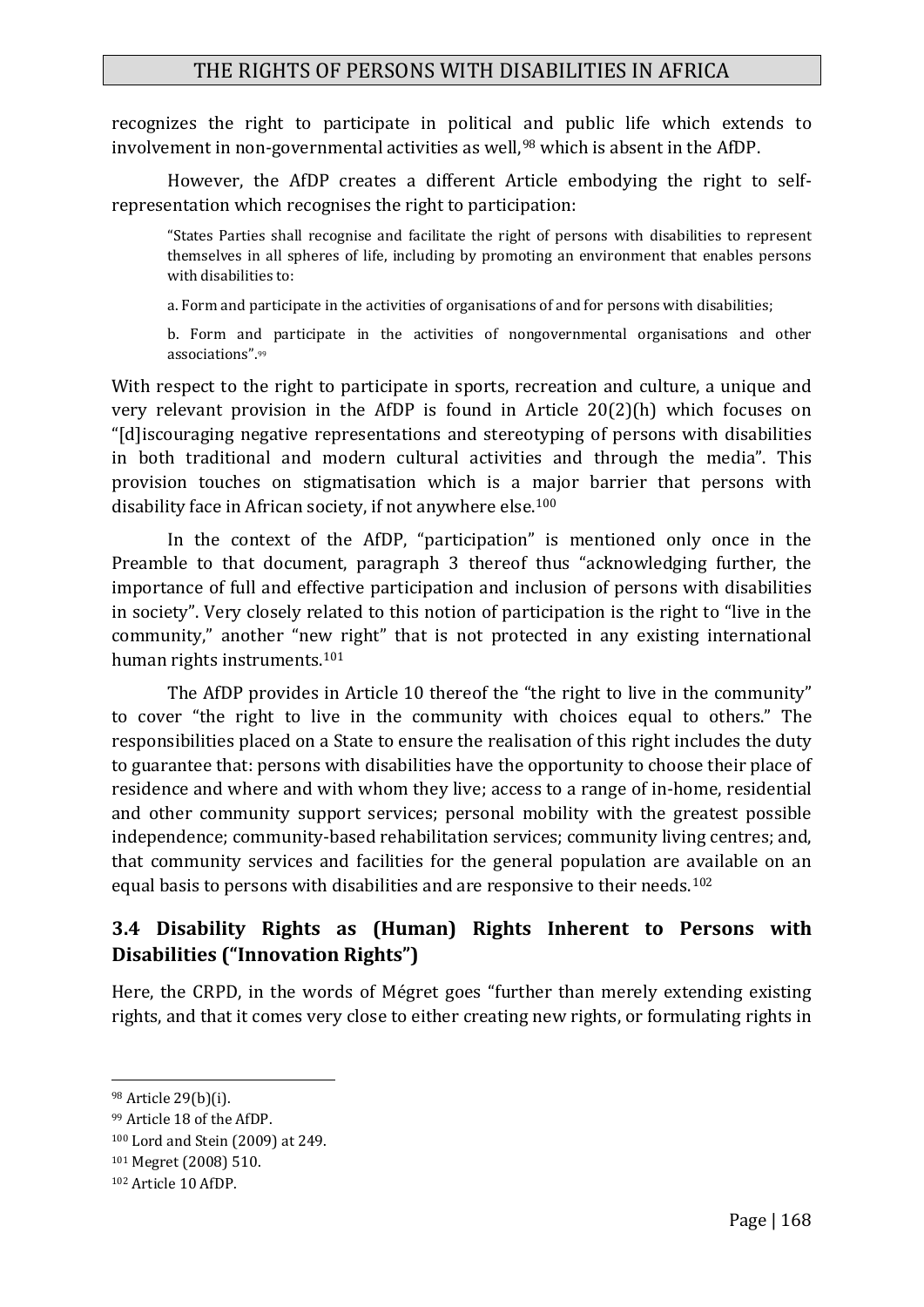the context of disability that have never been framed as such".[103](#page-16-0) The most conspicuous example Mégret cites is the concept of autonomy for persons with disability.[104](#page-16-1)

Further, it is stated that support for persons with disability should respect "the rights, will and preferences of persons with disabilities and does not amount to substituted decision-making".[105](#page-16-2)

Although not defined in the CRPD, Mégret refers to autonomy as "the ability of persons with disabilities to do things on their own without the assistance of others" which is linked to the right to be "free to make one's own choices" as well as "independence."[106](#page-16-3) Respect for the autonomy of persons with disabilities is presented in various provisions of the CRPD, reflected, inter alia, in "personal mobility" and "accessibility," "right to live independently," the goal of measures of "habilitation and rehabilitation."[107](#page-16-4) Most importantly, autonomy is reflected in Article 12 which recognises the principle of persons with disabilities' legal capacity, in what Mégret asserts is one of the Convention's "greatest advances" because it comes as a sort of "legal culmination of the recognition of autonomy".[108](#page-16-5) With respect to the right to equal recognition before the law, the fact that it is considered as a non-derogable right points to its poignant importance in the CRPD.[109](#page-16-6)

The other right that the CRPD talks about as falling under this category of rights is access to justice which provides for persons with disability an "effective role as direct and indirect participants, including as witnesses, in all legal proceedings, including at investigative and other preliminary stages".[110](#page-16-7) Though not directly provided for in the ICCPR, it is reflected in the following rights that are found under the ICCPR but not in the CRPD: arbitrary arrest, detention or exile; fair and public hearing by an independent and impartial tribunal; presumption of innocence until proved guilty and nonretroactivity of laws.

Similar provisions on autonomy are found in the AfDP, though not as many as one finds in the CRPD. For example, paragraph 9 of the Preamble to the AfDP "acknowledges that persons with disabilities have inherent dignity and individual autonomy including the freedom to make one's own choices". Also, Article 10 (2); "personal mobility with the greatest possible independence" and Article 8 (3)(b): "persons with disabilities are provided with the support they may require in enjoying their legal capacity, and that such support respects the rights, will and preferences of persons with disabilities and does not amount to substituted decision-making".

<span id="page-16-0"></span><sup>103</sup> Megret (2008) 511.

<span id="page-16-1"></span><sup>104</sup> Megret (2008) 512.

<span id="page-16-2"></span><sup>105</sup> Article 8(3)(b) AfDP.

<span id="page-16-3"></span><sup>106</sup> Megret (2008) 512.

<span id="page-16-4"></span><sup>107</sup> Megret (2008) 512.

<span id="page-16-5"></span><sup>108</sup> Megret (2008) 512.

<span id="page-16-6"></span><sup>109</sup> See General Comment 1 on the CRPD.

<span id="page-16-7"></span><sup>110</sup> General Comment 1 on the CRPD.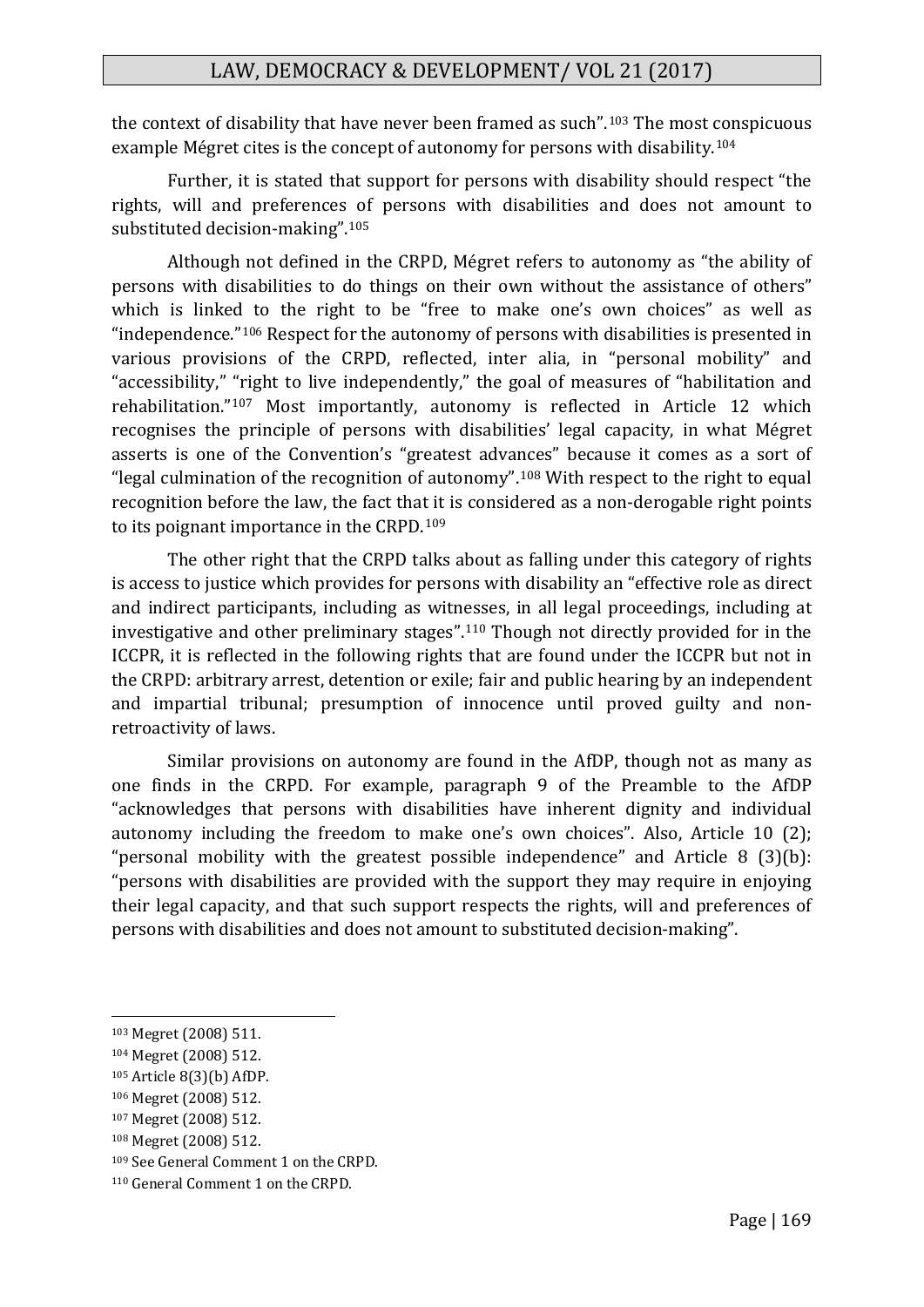#### **3.5 Novel Elements in the AfDP**

Apart from the rights discussed above which are reflected in the AfDP, there are also some novel elements which are totally absent in the CRPD. The first is the reference to harmful practices in Article 6, which identifies certain cultural practices as promoting or perpetuating violation of the rights of persons with disability. These include witchcraft, abandonment, concealment, ritual killings or the association of disability with omens.[111](#page-17-0) Article 6 also refers to "stereotyped views on the capabilities, appearance or behaviour of persons with disabilities", and the "use of derogatory language against persons with disabilities", all of which the State is enjoined to prohibit.[112](#page-17-1) Finally, the Article asks for the offer of "appropriate support and assistance to victims of harmful practices."[113](#page-17-2)

These practices are indeed common occurrences which end up discriminating and stigmatising persons with disability. Names such as "crocodile skin", "Chinese", "strange skinned people" are used to refer to persons with albinism.[114](#page-17-3) For being "abnormal", persons with disability are subjected to various forms of ordeal which article 6 rightly recognises. It is in this connection that the constitutions of some African countries, while recognising the right to one's culture, also prohibit harmful cultural practices, with Ghana being a good example.[115](#page-17-4)

The second is youth with disabilities, provided for under Article 24 of the AfDP. The Article, among others, provides for the promotion of "full, inclusive and accessible education for youth with disabilities." The other, for older persons under Article 25, also provides, inter alia, for equal access to social protection programmes, such as protection against violence, including violence on the basis of accusations or perceptions of witchcraft; and access to appropriate sexual and reproductive health information and services. However, it is important to issue a caveat that older persons also feature in the CRPD but not under a separate Article on their own.[116](#page-17-5)

The third is the introduction of duties on persons with disability "on an equal basis with others as elaborated in the African Charter."[117](#page-17-6) Further, Article 26(2) provides that "States Parties shall ensure that persons with disabilities are rendered the forms of assistance and support, including reasonable accommodations, which they may require in performance of such duties".

This provision on duties is as important as it is controversial. It is a carry-away from the mother treaty which sparked a lot of controversy when it was adopted in 1981,

<span id="page-17-0"></span><sup>111</sup> Article 6(1) AfDP.

<span id="page-17-1"></span><sup>112</sup> Art 6(2) AfDP.

<span id="page-17-2"></span><sup>113</sup> Art 6(3) AfDP.

<span id="page-17-3"></span><sup>114</sup> Stone-MacDonald (2012) 88.

<span id="page-17-4"></span><sup>&</sup>lt;sup>115</sup> See Arts 26(2) and 272(c) of the Fourth Republican Constitution of Ghana.

<span id="page-17-5"></span><sup>116</sup> See for example, article 25(b) health and article 28(4)(b) on adequate standard of living and social protection.

<span id="page-17-6"></span><sup>117</sup> The ACHPR has 3 articles on duties: Articles 27, 28 and 29.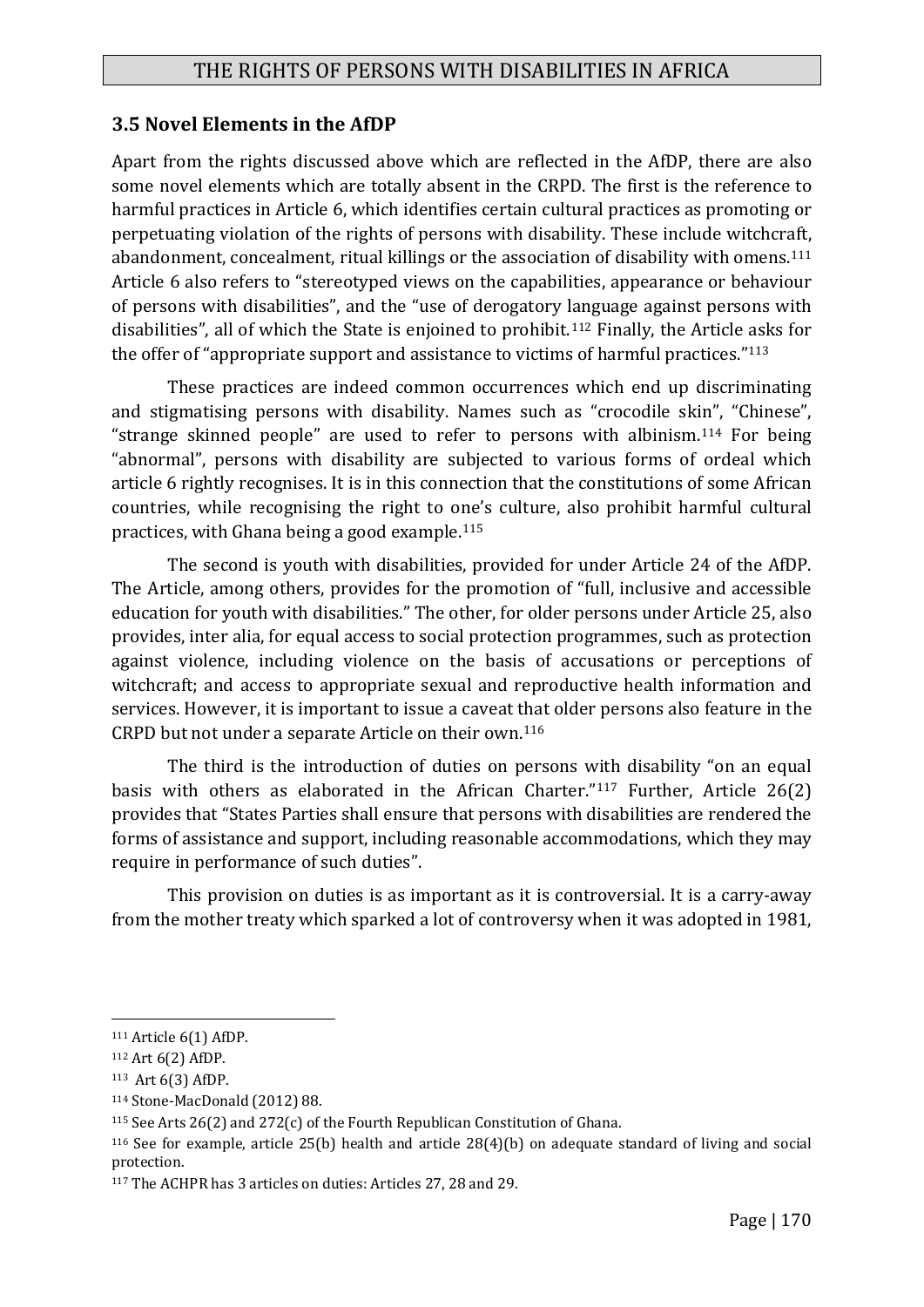especially because of the lack of clarity it initially posed on the relationship between rights and duties.[118](#page-18-0)

The relevance of the duty element in the AfDP is that it helps to move the African document away from the medical model where persons with disability are seen as "charity cases" who cannot take care of themselves and therefore are subject to the mercy of the able-bodied. Thus, placing duties on persons with disability confirms that they possesses capacity and agency, which when facilitated by the appropriate rights ambience,[119](#page-18-1) will enable them to contribute to their own self-development as well as community development.[120](#page-18-2) It is in this context that part of Article 6 of the AfDP becomes relevant here, as it refers to doing away with "stereotyped views on the capabilities …" of persons with disability. Therefore, if they are not able to perform their duties, then it is attributable to the barriers placed in their way. In other words, persons with disability are rather disabled from performing their duties by the barriers placed in their way.

The controversial aspect of the duties provision, on the other hand, is that for some persons with disability, the mere provision of assistive devices and reasonable accommodation will not be enough to equip them to perform duties "on an equal basis with others". Therefore, that provision needs to clarify and indicate that duties should be subject to the type and degree of disability one lives with.

Fourthly, the AfDP bundles some rights together. An example is portrayed in Article 5 which groups the "right to liberty [and] security of the person" with "freedom from torture or cruel, inhuman or degrading treatment or punishment". This arrangement, though, is problematic. Apart from their verbosity, the "new rights" created are confusing since they combine a right and a freedom. This seems to be the first of its kind in any human rights treaty. In view of the fact that a right and a freedom mean different things, it is not appropriate to bunch them together to create a new right.

Hohfeld draws a distinction between a right and a privilege in the sense that, while a right carries with it a correlative duty, a privilege (freedom or liberty) does not have a correlative duty compelling someone to respect same.[121](#page-18-3) In the case of *R.*v. *Zundel*, the Court of Appeal of Ottawa explained:

"When determining the limits of freedom of expression, a distinction must be drawn at the outset between 'rights' and 'freedoms'. A 'right' is defined positively as what one can do. A 'freedom', on the other hand, is defined by determining first the area which is regulated. The freedom is then what exists in the *unregulated area* - a sphere of activity within which all acts are permissible. It is a residual area in which, all acts are free of specific legal regulation and the individual is free to choose. The regulated area will include restrictions for purposes of decency and public order, and specifically with respect to the freedom of expression, prohibition concerning criminal libel and sedition.<sup>"[122](#page-18-4)</sup>

<span id="page-18-0"></span><sup>118</sup> Obaid and Appiagyei-Atua K (1996) at 12.

<span id="page-18-1"></span><sup>119</sup> As provided under article 26(2).

<span id="page-18-2"></span><sup>120</sup> Appiagyei-Atua K "Contribution of Akan Philosophy to the Conceptualisation of African Notions of Rights," (July 2000) *Constitutional and International Law Journal of Southern Africa*, 165.

<span id="page-18-3"></span><sup>121</sup> Radin M "A restatement of Hohfeld" (1938) 51 *Harvard Law Review* 1114; and Stone R "An analysis of Hohfeld" (1963) 48 *Minnesota Law Review* 313.

<span id="page-18-4"></span><sup>122</sup> [1987] 35 DLR (4th) 334 at 359-360, 31 CCC (3ed) 97 at 118-119.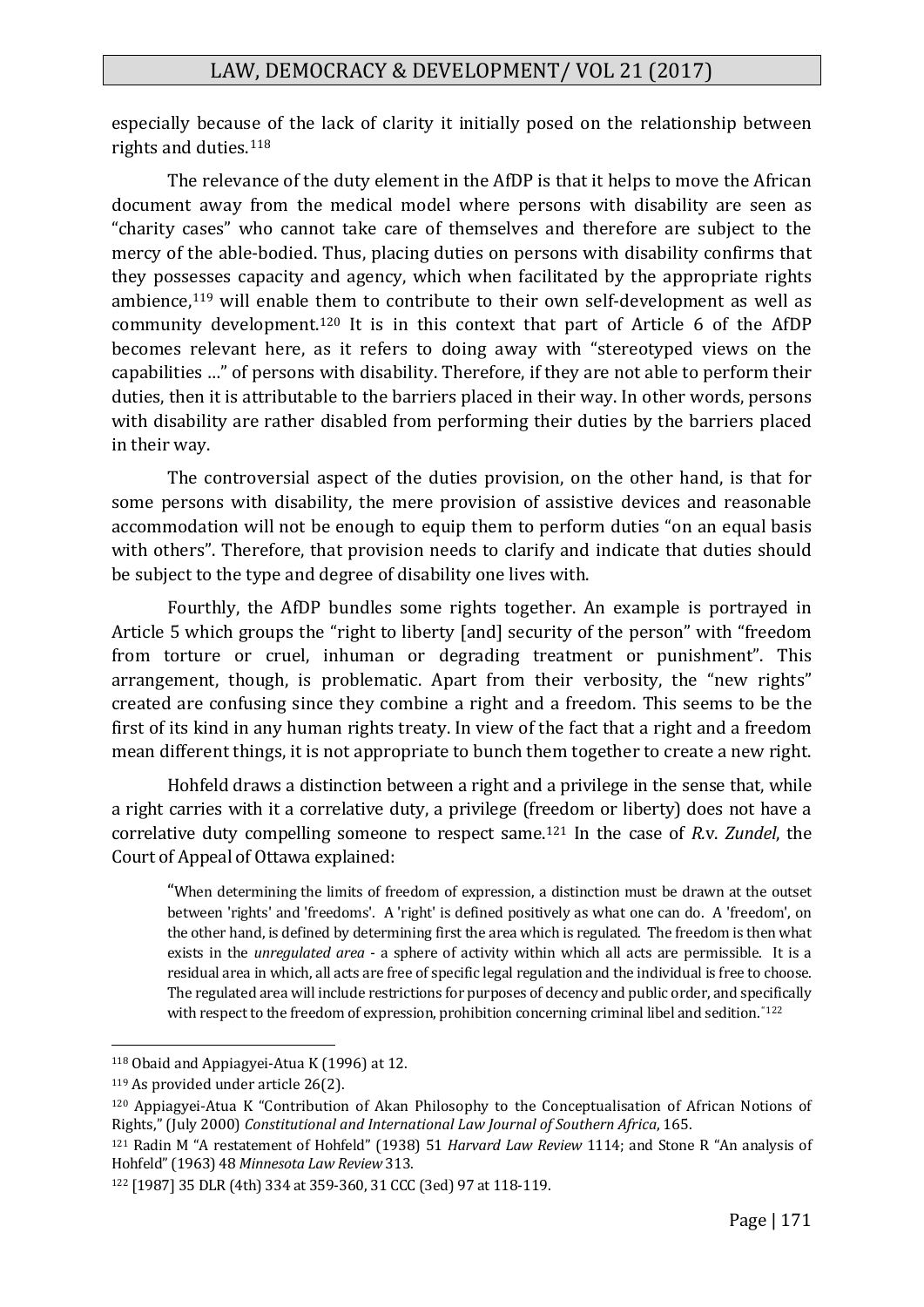The recommended option is for the two values to be separated, as is the case in the CRPD. A related example is in Article 4 on "right to life" but which extends to integrity in the provision itself. While it is possible to mix up the two into one right, it is out of place to see "integrity" not included in the designation of the right.

Another point worth noting in passing is that while the CRPD describes persons with disability as those who have four types of "long-term" impairments, that is, physical, mental, intellectual or sensory, the AfDP deletes "long-term" in describing the impairments, which means that any impairment, no matter how temporary, will qualify as a disability from the African perspective. The application of this interpretation will put A greater burden on governments to meet. Further, the AfDP includes "developmental" impairment. The CRPD also makes us aware that disability is an "evolving concept",[123](#page-19-0) while the AfDP seems to be fixed in its meaning.

#### **3.6 Missing Elements**

Apart from the substantive rights some of which are missing in each other, the AfDP misses some elements which are featured in the CRPD. Mention of two of them will suffice. First, the CRPD re-emphasises the fact that some rights are to be realized immediately and others progressively, subject to availability of resources.[124](#page-19-1)

The CRPD copies the ICESCR approach by making the point that the progressive realisation of economic, social and cultural rights also emphasises the fact that there are five areas where States Parties are obliged to take immediate steps, irrespective of the resources they have, to implement the Covenant. These are in the areas of elimination of discrimination; economic, social and cultural rights not subject to progressive realization; obligation to "take steps"; non-retrogressive measures; and minimum core obligations**.** The AfDP, on the other hand, follows in the footsteps of the mother document, the ACHPR, by not making such necessary distinction between immediate and progressive realisation throughout the document.

Secondly, there is an absence of a general principles section in the African instrument, unlike the case with the CRPD. General principles form a substratum of human rights law and international law which are usually incorporated in treaties as a guide to their application or interpretation.[125](#page-19-2) It can embody the object and purpose of a treaty. Their absence in the AfDP therefore limits the effectiveness of the draft document to provide a guide for the relevant stakeholders.

It may be argued that the general principles are embedded in the Preamble to the African document as the latter refers to such concepts as participation and inclusion of persons with disabilities in society; the diversity of persons with disabilities; the value of persons with disabilities; the relationship between disability and poverty; concerns about human rights violations, systemic discrimination, social exclusion and

<span id="page-19-0"></span><sup>123</sup> Paragraph (e) in the Preamble to the Convention.

<span id="page-19-1"></span><sup>124</sup> Article 4 (2) CRPD.

<span id="page-19-2"></span><sup>125</sup> See http://www.humanrights.is/en/human-rights-education-project/human-rights-concepts-ideasand-fora/part-i-the-concept-of-human-rights/general-principles-relevant-to-international-law (accessed 22 August 2017).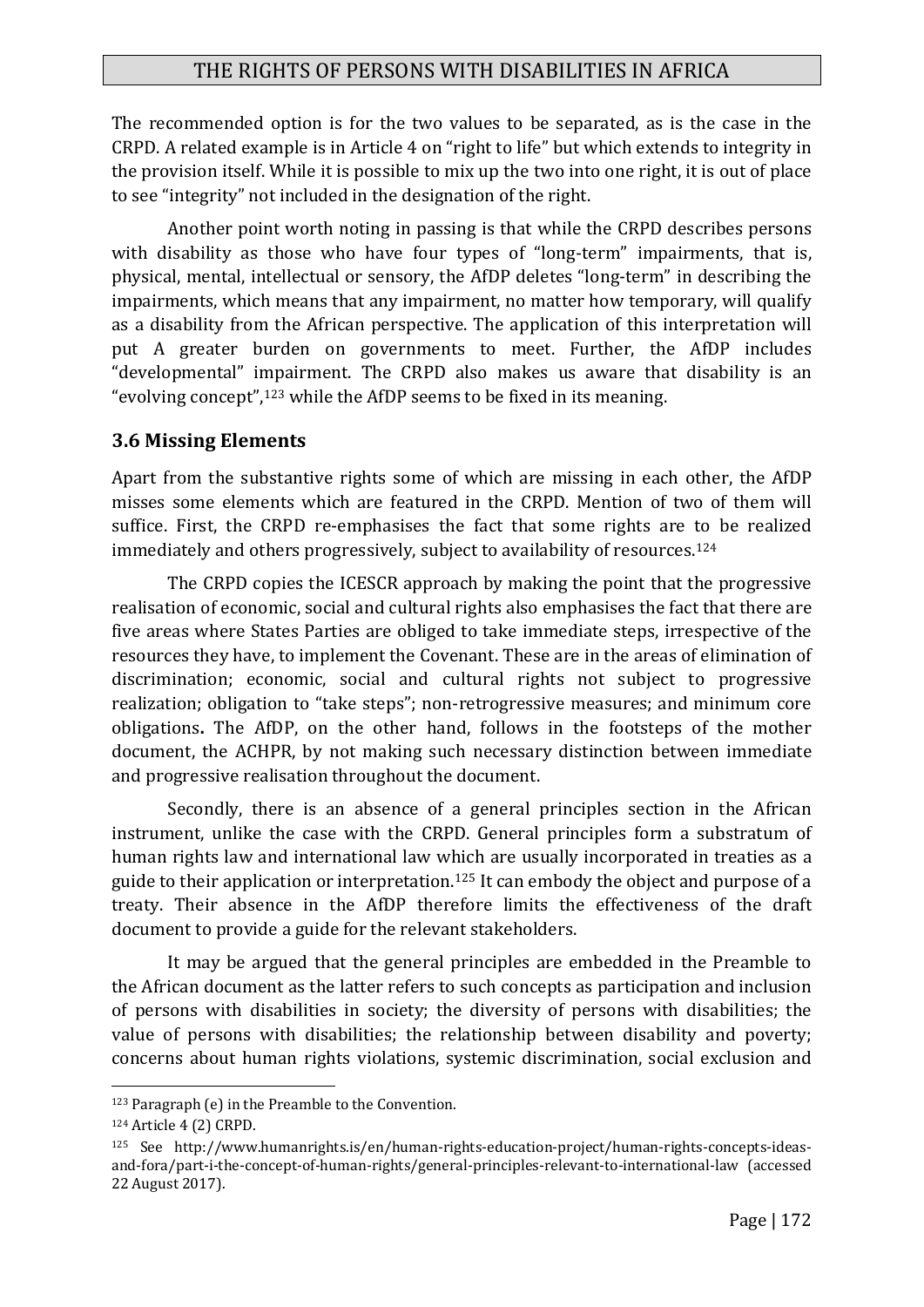prejudice; harmful practices that persons with disabilities, in particular persons with albinism, often experience; and, the multiple forms of discrimination, high levels of poverty and the great risk of violence, exploitation, neglect and abuse that women and girls with disabilities face. This said, however, general principles are different from the preamble to a treaty. The CRPD makes that clear by incorporating both.

It is also worthy of note that while the CRPD links the importance of mainstreaming disability issues as an integral part of relevant strategies of sustainable development, the AfDP does not. This is rather surprising considering that Africans were the first to recognize the right to development in a human rights treaty. Moreover, the African document seeks to draw a link between disability and poverty. Therefore, if a correlation between the violation of the rights of persons with disability and poverty is established, it stands to reason that there is a link between respect for the rights of persons with disability and sustainable development. That is the essence of the relevance of duties because the performance of duties is to lead to the attainment of sustainable holistic development. Therefore, the proper linkages between poverty, development and duties need to be established in the AfDP.

Additionally, the AfDP does not recognise "freedom of movement and nationality," unlike the CRPD.<sup>[126](#page-20-0)</sup> The right to a nationality is of paramount importance to the realization of other fundamental human rights.[127](#page-20-1) Individuals who lack a nationality or an effective citizenship are among the world's most vulnerable to human rights violations. Persons with disability look to nationality and citizenship in the context of assuri[ng](#page-20-4) themselves of their right to self-determination,<sup>[128](#page-20-2)</sup> participation<sup>[129](#page-20-3)</sup> and contribution.130 Therefore, to fail to recognise that in a treaty to promote disability rights is a serious omission.

#### **3.7 Verbatim adoption of CRPD Texts**

In some key respects, the AfDP adopts verbatim some provisions of the CRPD. This is very visible, for instance, in the definition section. Among others, consider the definition of discrimination by comparing article 1(b) of the AfDP with Article 2 of the CRPD. The only "difference" between the two definitions is in the last sentence where the AfDP repeats "Discrimination on the basis of disability" while the CRPD, having already referred to "discrimination on the basis of disability" uses "it" in place of the extended phrase. Obviously, the language in the CRPD seems to read better. However, to make a

<span id="page-20-0"></span><sup>126</sup> Article 18 CRPD.

<span id="page-20-1"></span><sup>127</sup> Weis P *Nationality and statelessness in international law* 2nd rev ed (Dordrecht:Kluwer Academic. Publishers Group. 1979 29–61. Also, *Trop v Dulles* 356 US 86 at 101-102 (1958).

<span id="page-20-2"></span><sup>128</sup> That is, including independent living and capacity for free choice and autonomy.

<span id="page-20-3"></span> $129$  In the context of social exclusion, republican concept of political and community participation

<span id="page-20-4"></span><sup>130</sup> With reference to economic and social life as well as responsibilities and reciprocity, and with debates on the limits to social rights: Morris J "Citizenship and disabled people: a scoping paper," prepared for the Disability Rights Commission, UK (2005), available at http://enil.eu/wp-

content/uploads/2012/07/Citizenship-and-disabled-people\_A-scoping-paper-prepared-for-the-Disability-Rights-Commission\_2005.pdf (accessed 7 October 2017).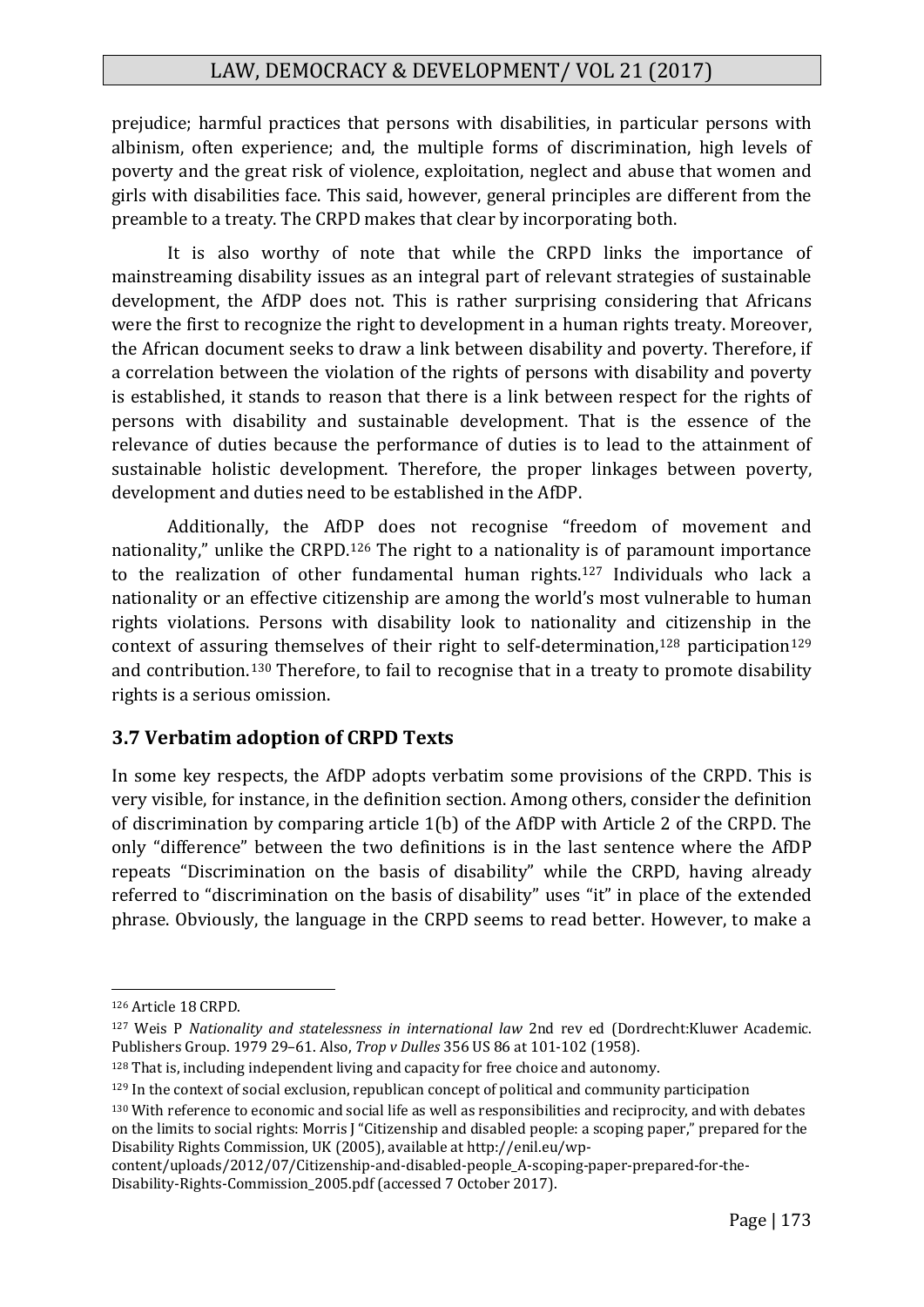difference, the African document commits to a kind of grammatical error by repeating the terminology unnecessarily.

A similar style is adopted in copying the definition of "universal design" where the "difference" lies in the last paragraph. While the CRPD adopts two sentences and starts the second by repeating "universal design", the AfDP combines the two sentences into one and avoids a repetition of "universal design."[131](#page-21-0)

One may also refer to Article 3(1) of the African document on equality and nondiscrimination where it adopts verbatim the provisions of Article 5(2) of the CRPD save for the deletion of "all" before discrimination. Another example is "reasonable accommodation" where the African document verbatim reproduces the CRPD.

In other instances, some clauses are relocated under a different set of rights. Thus, for example, instead of recognising equality before the law for persons with disability under the Article on equality and non-discrimination, the African document cuts that provision out and relocates it under Article 8 on "equal recognition before the law."

#### **4 CONCLUSION AND RECOMMENDATIONS**

The article has sought to undertake a comparative analysis of the CRPD and the AfDP, using Megret's work on the CRPD which identifies four types of rights in the CRPD. These are "affirmation rights," "reformulation rights," "extension rights" and "innovation rights." After a careful analysis, the article concludes that the AfDP also adopts the four criteria identified in the CRPD.

However, at the same time, the article identified situations in which the African document introduces new "rights" that are not found in the CRPD. These are a reflection of Africa's cultural, historical and developmental circumstances. They include references to harmful practices in Article 6, such as witchcraft, abandonment, concealment, ritual killings or the association of disability with omens. The others are provisions for youth with disabilities (Article 24) and adults with disabilities (Article 25). There is also the element of duties under Article 26 of the AfDP. These represent progressive innovations in the bid to better promote disability rights in Africa, judging from where we started.

At the same time, the article identified some gaps in the African system which are not covered in the CRPD. These include the lack of a distinction between rights that are to be enjoyed immediately and others that are to be enjoyed progressively, subject to availability of resources. Another is the absence of a general principles section in the AfDP. Furthermore, the drafters of the AfDP should adopt a richer reformulation of the rights of persons with disability in Africa for example, in the definition section.

All said and done, the article brings into the discussion the poor signing, ratification, domestication and implementation record by African States of African

<span id="page-21-0"></span><sup>131</sup> Art 1(k) and Art 2 AfDP and CRPD, respectively. -